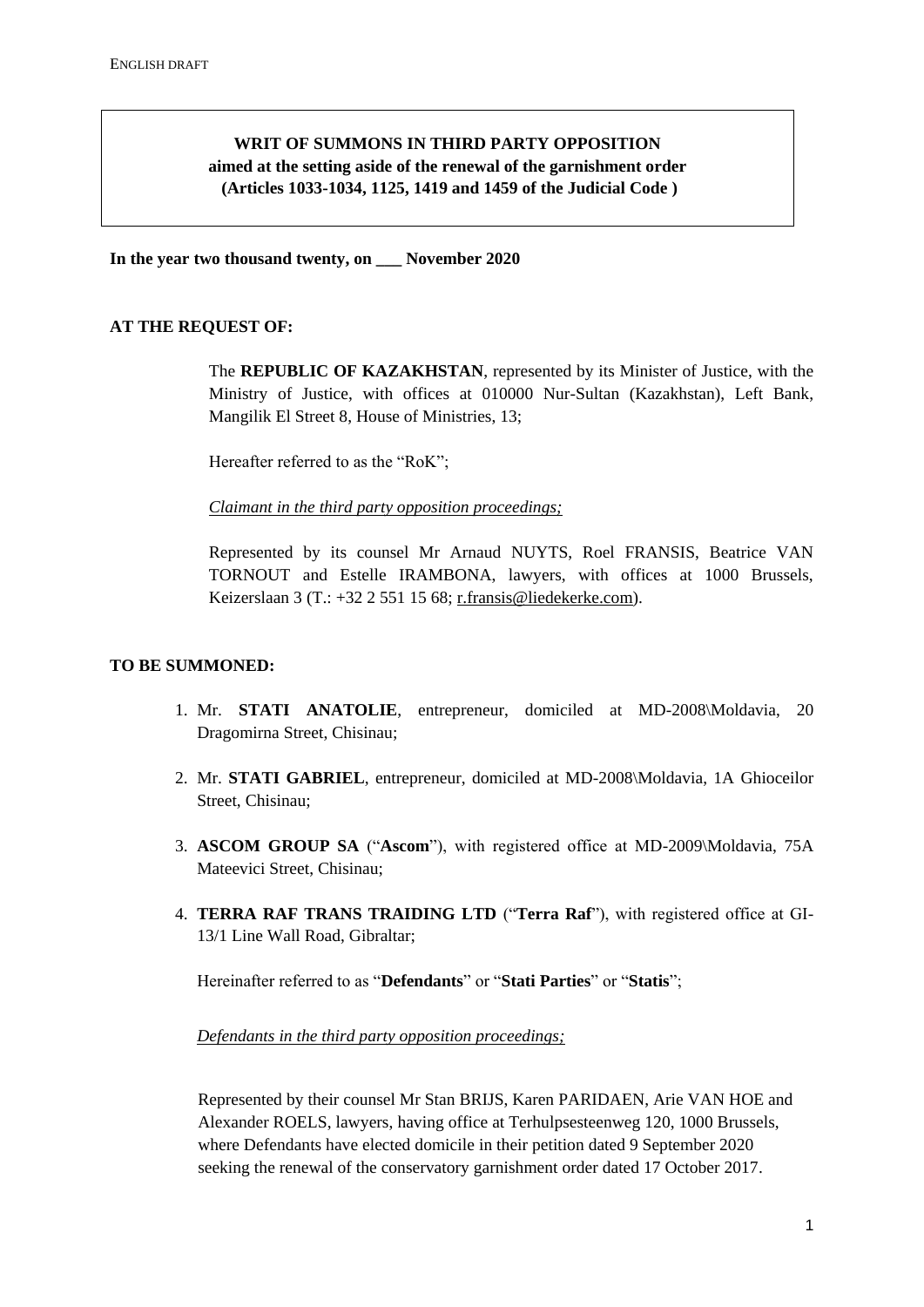To appear on To appear on at the attachment judge in the Dutch-speaking Court of first instance in Brussels sitting in \_\_\_\_\_\_\_\_\_\_\_;

## **IN ORDER TO:**

For the reasons mentioned hereafter and for all other reasons to be raised in the course of the proceedings that are hereby expressly reserved;

Declare the claim admissible and well founded and consequently,

- Set aside the order for the renewal of the garnishment of the attachment judge in the Dutch-speaking Court of First Instance in Brussels, issued on 10 September 2020, with docket number 20/1300/B (hereafter the "**Renewal Order**");
- Condemn the defendants to the payment of all costs, including the costs of these proceedings comprising the procedural costs indemnity pursuant to section 1022 of the Judicial Code and estimated at 1,440 EUR;
- Order the decision to be provisionally enforceable notwithstanding any possible appeal, without the obligation to provide for a security and without the possibility of consignment.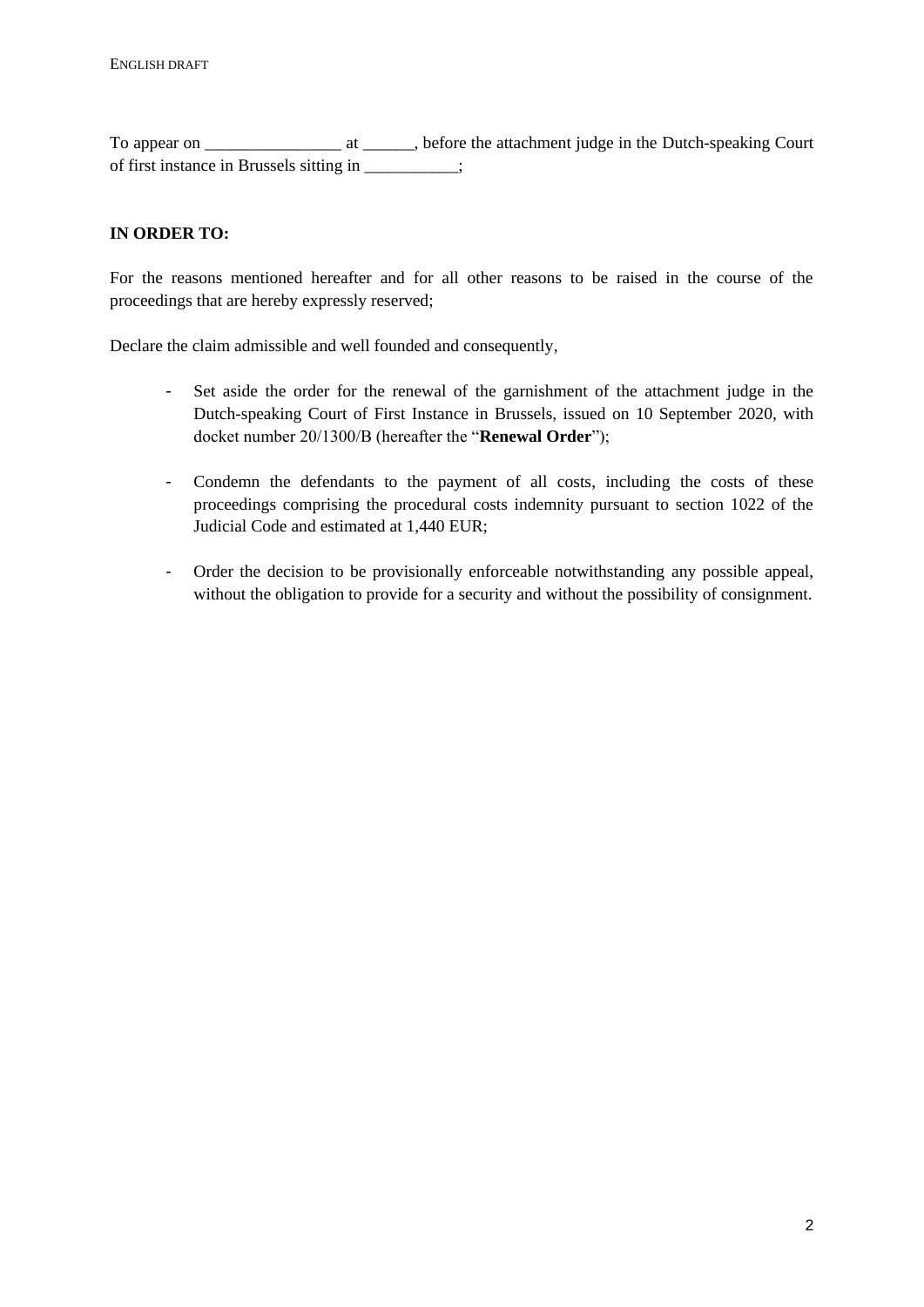### **1. SUBJECT OF THESE THIRD-PARTY OPPOSITION PROCEEDINGS**

- **1.** On 29 September 2017, the Statis requested, by way of an *ex parte* petition, permission from the attachment judge of the Dutch-speaking Court of First Instance in Brussels to levy a conservatory garnishment against the RoK on debts and assets relating to funds of the National Fund of the RoK (the "**National Fund**" or the "**NFRK**") in the hands of the Bank of New York Mellon NV/SA ("**BNYM**") who has its registered head office at 1000 Brussels, Montoyerstraat 46.
- **2.** On 11 October 2017, the attachment judge in the Dutch-speaking Court of first instance of Brussels issued an order granting the requested permission (the **"Prior Garnishment Order**").
- **3.** On 13 October 2017, the Statis proceeded to levy the garnishment against the RoK in the hands of BNYM on the basis of the Prior Garnishment Order. This order is currently the subject of third-party opposition proceedings pending before the Court of Appeal of Brussels sitting as attachment judge<sup>1</sup>. The hearing is scheduled on 13 and 20 April and 4 May 2021.
- **4.** On 9 September 2020, the Statis requested the renewal of the Prior Garnishment Order by way of an *ex parte* petition submitted to the attachment judge in the Dutch-speaking Court of first instance of Brussels (the " $\mathbf{Ex}$  **Parte Petition**")<sup>2</sup>.
- **5.** On 10 September 2020, the renewal was granted by the attachment judge in the Dutch-speaking Court of first instance of Brussels (docket number 20/1300/B)(the "**Renewal Order**").
- **6.** By way of the present writ of summons, the RoK files a third-party opposition against the Renewal Order. The RoK requests that the Renewal Order be set aside.

Considering that the dispute regarding the (in)validity of the Prior Garnishment Order is currently pending before the Court of Appeal of Brussels, the present writ of summons articulates only the grounds of opposition that relate specifically to the Renewal Order. For the avoidance of doubt, the RoK maintains and does not detract from any of the grounds to oppose the Prior Garnishment Order as set forth in its submissions in the proceedings before the Court of Appeal of Brussels.

**7.** In a nutshell, it will be demonstrated below that in their *ex parte* Petition, the Statis failed to inform the attachment judge of crucial developments in the case since the issue of the Prior Garnishment Order in October 2017, and thereby misled the attachment judge.

<sup>1</sup>  $1$  On 20 November 2017, the RoK filed a third party opposition against the Prior Garnishment Order before the attachment judge by way of a writ of summons. BYNM and NBK intervened in these proceedings.

On 25 May 2018, the attachment judge dismissed the RoK's third-party opposition the "**Judgment of 25 May 2018**"). In the same judgment, the attachment judge referred the question of whether the garnishment has a subject-matter (ie. the question whether the debt of the third party garnishee (BNYM) was owed to its client (the NBK), or to a third party (the RoK)) to the competent judge on the merits, namely the English judge, in accordance with article 1456(2) BJC.

On 11 July 2018 the RoK filed an appeal against the Judgment of 25 May 2018. On 12 July 2018, NBK also filed an appeal against the Judgment of 25 May 2018. 2 Pursuant to Article 1458, of the Judicial Code ("**BCJ**") "*Except in the case of suspension provided for in Article 1493, the* 

*conservatory garnishment applies for three years from the date of the decision and, if no decision has been made, to be counted from the writ..*

*At the expiration of the three-year period, the attachment shall automatically cease to have effect, unless it is renewed*".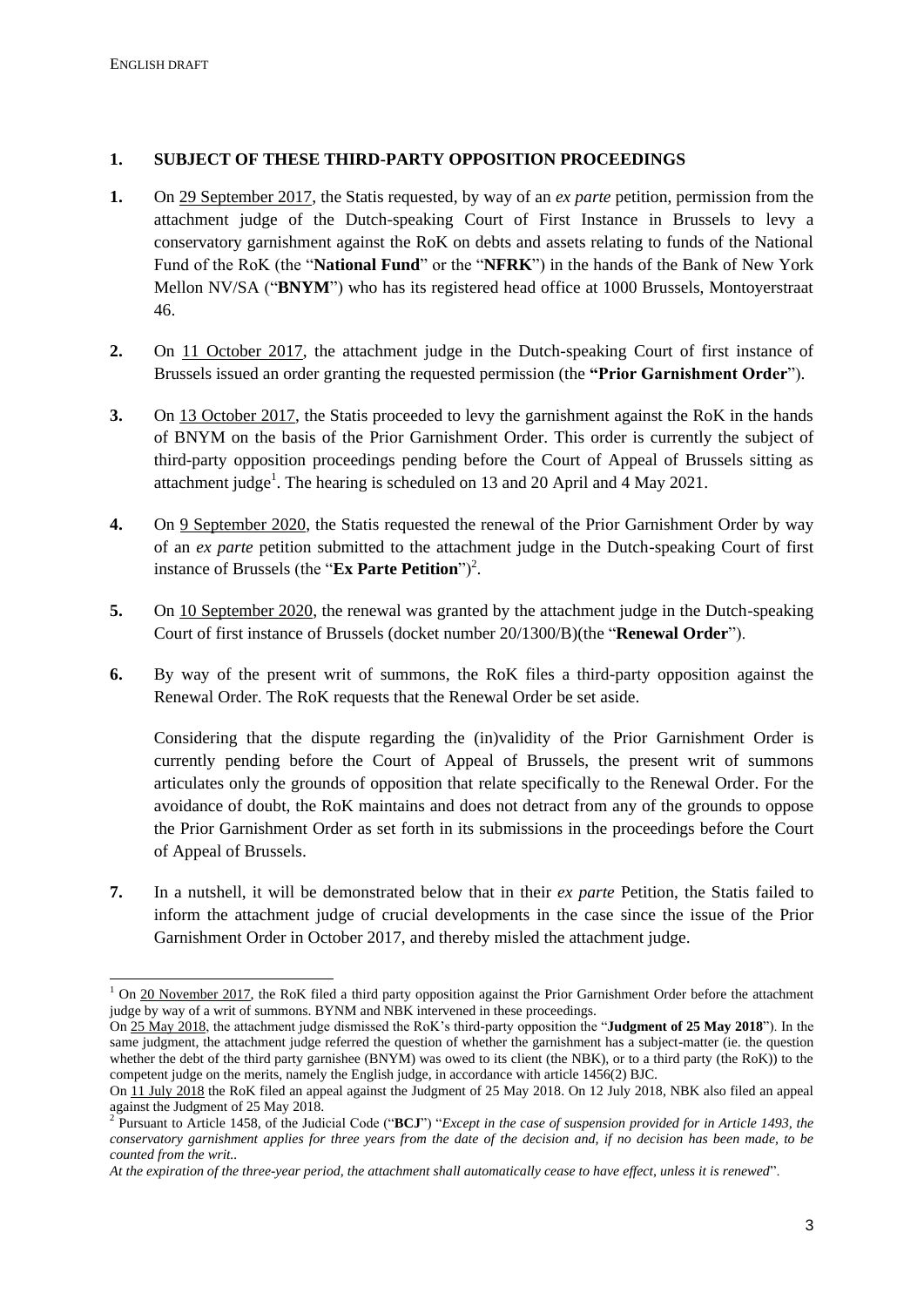The Statis did so in three ways:

- First, they have pretended that there has been no change in the facts of the case since 2017 so that there was no need for the attachment judge to make her own assessment of the conditions to levy a conservatory garnishment.
- **Second**, they have asserted that the delays in the resolution of the garnishment proceedings since 2017 has been caused by the Republic of Kazakshtan, while the truth is that the Statis' actions are the sole cause of the delays.
- **Third**, they completely misled the attachment judge on a fundamental point in this case, namely that the assets which are currently frozen by the garnishee (BNYM) are held on behalf of a foreign Central Bank (the National Bank of Kazakhstan or "**NBK**"), and that no permission to garnish a foreign Central Bank has been sought or obtained by the Statis. The fact that the assets held by by the garnishee (BNYM) are owed to and on behalf of a foreign Central Bank has now been irrevocably established in a final and binding judgment of 22 April 2020 by the English High Court which enjoys *res judicata* in the present proceedings (which the Statis inexcusably failed to mention in their *ex parte* Petition).

For these reasons, and the others outlined below and articulated at a later stage, the Renewal Order should be set aside.

## **2. FACTUAL AND PROCEDURAL BACKGROUND**

## **2.1. THE EXEQUATUR PROCEEDINGS**

**8.** The "title" invoked by the Statis in the context of these garnishment proceedings is an arbitral award rendered on 19 December 2013 in an investment arbitration against the RoK (the "**Arbitral Award**"). By this Award, the Arbitral Tribunal ordered the RoK to pay the Statis the sum of USD 497,685,101 to be increased with costs and interests, for the damage allegedly suffered by the Statis in their alleged "investment" in Kazakhstan.

The Statis have requested and obtained (so far) the exequatur of the Arbitral Award in Belgium. By judgment of 20 December 2019, the French-speaking Court of First Instance in Brussels did not uphold the RoK's third-party opposition against the exequatur (the "**Judgment of 20 December 2019**"). While the RoK asserts (inter alia) that the Arbitral Award has been produced by fraud, the Court held in that judgment that the fraud committed by the Statis, as asserted, was not the "*determining cause*" 3 of the Award.

- **9.** The Judgment of 20 December 2019 has not finally settled the judicial debate in Belgium on the validity of the Arbitral Award for the purposes of the garnishment proceedings, for two distinct reasons:
	- First, there are currently two ongoing appeals against this judgment, the first before the Court of Appeal of Brussels, and the second, before the Court of cassation. The reason why

-

<sup>3</sup> Informal translation of: "*la cause déterminante".*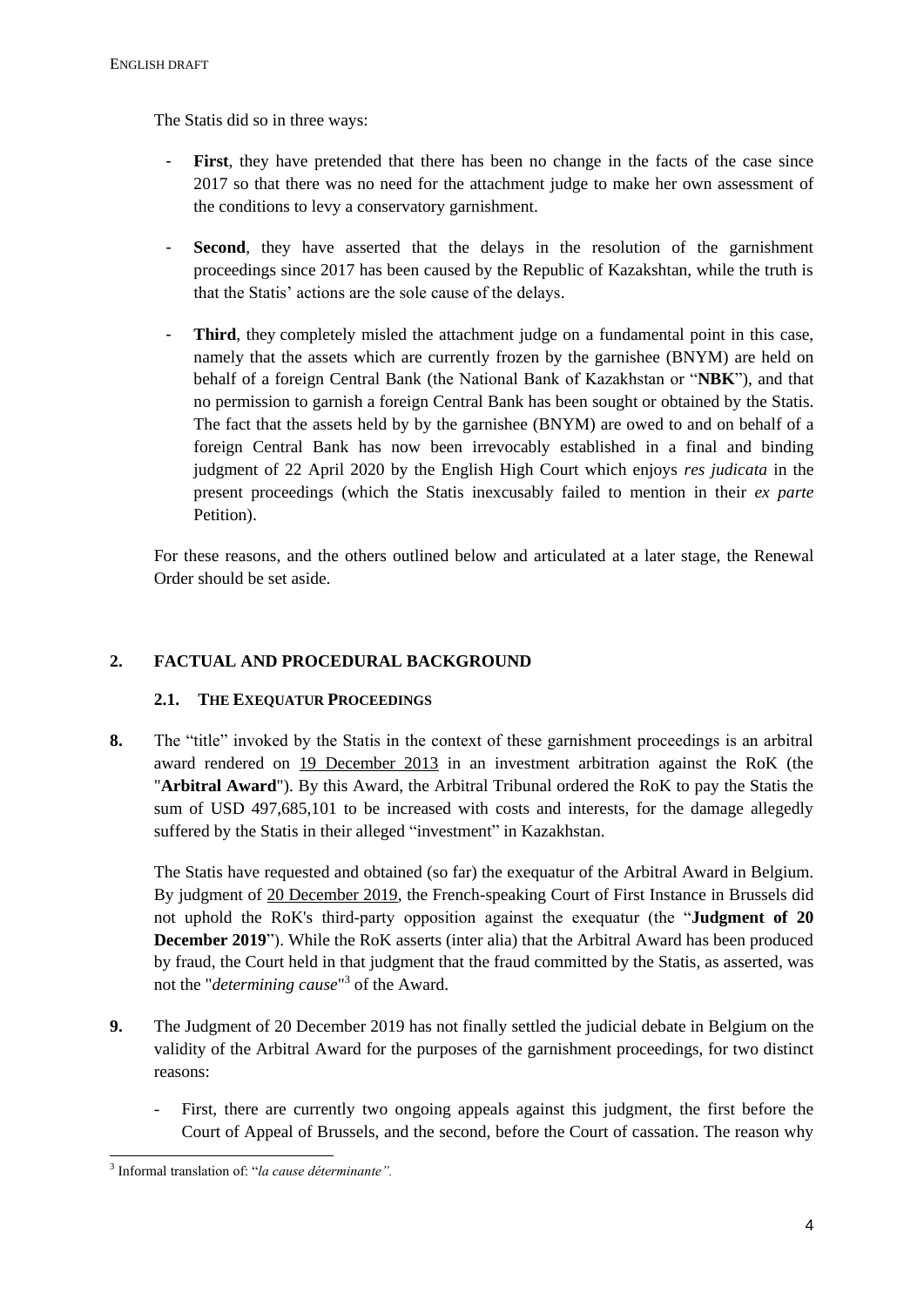two appeals have been lodged is that there is an unsettled legal controversy as to whether the exequatur proceedings are governed by the former arbitration regime of the Judicial Code (in which case the appeal must be brought before the Court of appeal) or by the new arbitration regime introduced in 2013 in the Judicial Code (in which case the appeal against exequatur must be brought directly before the Court of cassation).

Second, by an order of 3 December 2020 issued pursuant to Article 748§2 BCJ, the Court of Appeal of Brussels ruled, in the context of the conservatory garnishment proceedings, that *"new"* and *"relevant"* evidence has come to light concerning *"the quality of the title"*, namely the validity of the Arbitral Award. This new evidence relates to the invalidation by KPMG, the former independent auditors of the Statis, of all the audit reports relating to the (alleged) investment made by the Statis in Kazakhstan. The debate about the impact of this new evidence on the "quality" of the Arbitral Award will take place before the Court of Appeal of Brussels at hearings scheduled on 13 and 20 April and 4 May 2021.

### **2.2. THE GARNISHMENT PROCEEDINGS**

- **10.** By the Prior Garnishment Order of 11 October 2017, the Dutch language attachment judge authorized the Statis to levy a conservatory garnishment in the hands of BNYM against RoK.
- **11.** After the service of this order on BNYM on 13 October 2017, BNYM issued a third party declaration dated 30 October 2017. BNYM stated in this declaration that (i) it holds cash and securities at its London branch in England for its client, the National Bank of Kazakhstan ("**NBK**") (ii) in BNYM's view, there are « *uncertainties* » as to whether the RoK has claims against BNYM in respect of these assets, and (iii) as a consequence of these uncertainties it will freeze assets, for a total amount of approximately USD 22 billion at the time (the "**Third Party Declaration**").
- **12.** By way of a writ of summons dated 20 November 2017, the RoK filed a third-party opposition against the Prior Garnishment Order before the Dutch-speaking attachment judge to request the setting aside of this order. BYNM and NBK also intervened in these proceedings.

In the context of those proceedings, the RoK (and NBK) raised various grounds to set aside the Prior Garnishment Order, including<sup>4</sup>:

- sovereign immunity: the assets placed by NBK with BNYM cannot be attached as they are assets held and managed by a foreign central bank (NBK) that are immune from execution under international and Belgian law, and
- **lack of subject-matter**: the garnishment does not have any object (or subject-matter) because BNYM does not have any debt towards the RoK but only towards NBK, which is an independent third-party with its own separate legal personality.
- **13.** As the Statis themselves were fully aware at the time that they made the original application for garnishment (without disclosing these facts to the attachment judge at the time), there are two separate legal relationships based on two separate contracts:

<sup>1</sup>  $4$  The RoK raised various additional grounds. For the sake of brevity, these other grounds are not addressed here, and they are articulated in the written submissions of the RoK in the appeal proceedings against the Prior Garnishment Order.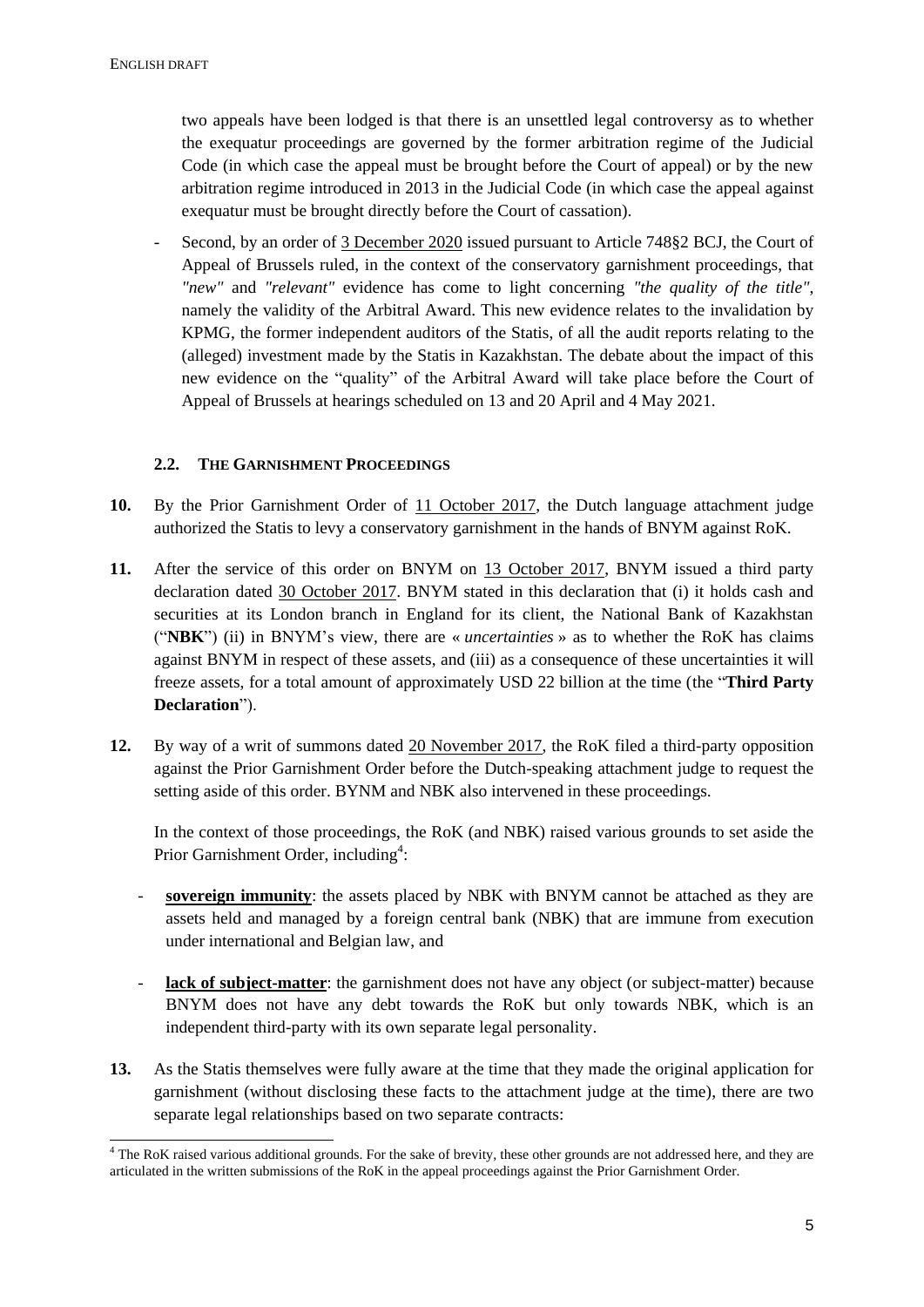- (i) the Trust Management Agreement ("**TMA**") between the RoK and the NBK, pursuant to which assets of the National Fund of the Republic of Kazakhstan (NFRK) have been transferred in trust from the RoK to the NBK; and
- (ii) the Global Custody Agreement ("**GCA**") between the NBK and BNYM, pursuant to which NBK has placed certain assets of the NFRK on bank accounts held by BNYM in the name and for the benefit of NBK at BNYM's London branch.

Thus, the garnishment sought by the Statis is an illegal "fourth-party garnishment", as the debt of BNYM is towards its client NBK and not towards the RoK. Any attempt to carry out a garnishment could only be made in the hands of NBK and not in the hands of BNYM.

In the course of the contradictory debate in the opposition proceedings against the Prior Garnishment Order, the Statis came up for the first time (only in the second round of their submissions) with a contrived theory to try to justify the garnishment in the hands of BNYM. The Statis submitted that pursuant to the theories of "*simulation"*, *"piercing the corporate veil"* and/or *'abuse of rights"*, the attachment judge should ignore the existence of the above described legal relationships, and should find that the debt of BNYM is supposedly due to the RoK and, as a consequence, the garnishment has a subject-matter (these arguments of the Statis are hereinafter referred to as the "**Simulation Arguments**").

**14.** By judgment of 25 May 2018 (the "**Decision of 25 May 2018**"), the Dutch-speaking attachment judge declared the third party opposition against the Prior Garnishment Order admissible yet unfounded.

With respect to the ground relating to **immunity of assets held by foreign central banks**, the attachment judge rejected such ground, but only for the reason that the Statis had not sought authorization nor been authorized to carry out a garnishment of assets held and managed by NBK. The attachment judge specifically emphasized that the only permission that had been granted, related to assets held by BNYM that are due to the RoK, and not to the central bank of Kazakhstan, NBK. As will be shown below, this is crucial for the perspective of the assessment of the invalidity of the Renewal Order.

With respect to the grounds relating to the **lack of subject-matter of the garnishment**, the attachment judge ruled that (i) the subject-matter of a garnishment follows from what is stated in the garnishee declaration, and here BNYM declared that because of uncertainties it will freeze the assets, and (ii) when the declaration of the garnishee is contested, as in this case, the dispute about the existence of a debt from the garnishee to the seized-debtor "*cannot and may not be handled by the Attachment Judge, but only by the court hearing the merits of the case*", in accordance with article 1456,  $2<sup>nd</sup>$  JC.

Consequently, the attachment judge referred the dispute about BNYM's debt to the English judge, as this judge is the competent judge on the merits with respect to the debt of BNYM (Decision of 25 May 2018, pp. 12-13, § 3.1.4).

In addition, the judge limited the amount of the garnishment to the amount of USD 530 million instead of USD 22 billion. After consultation with NBK (being BNYM's counterparty under the GCA and the only entity capable of giving instructions to BNYM in connection with the National Fund assets), BNYM confirmed on 27 June 2018 that the assets that would remain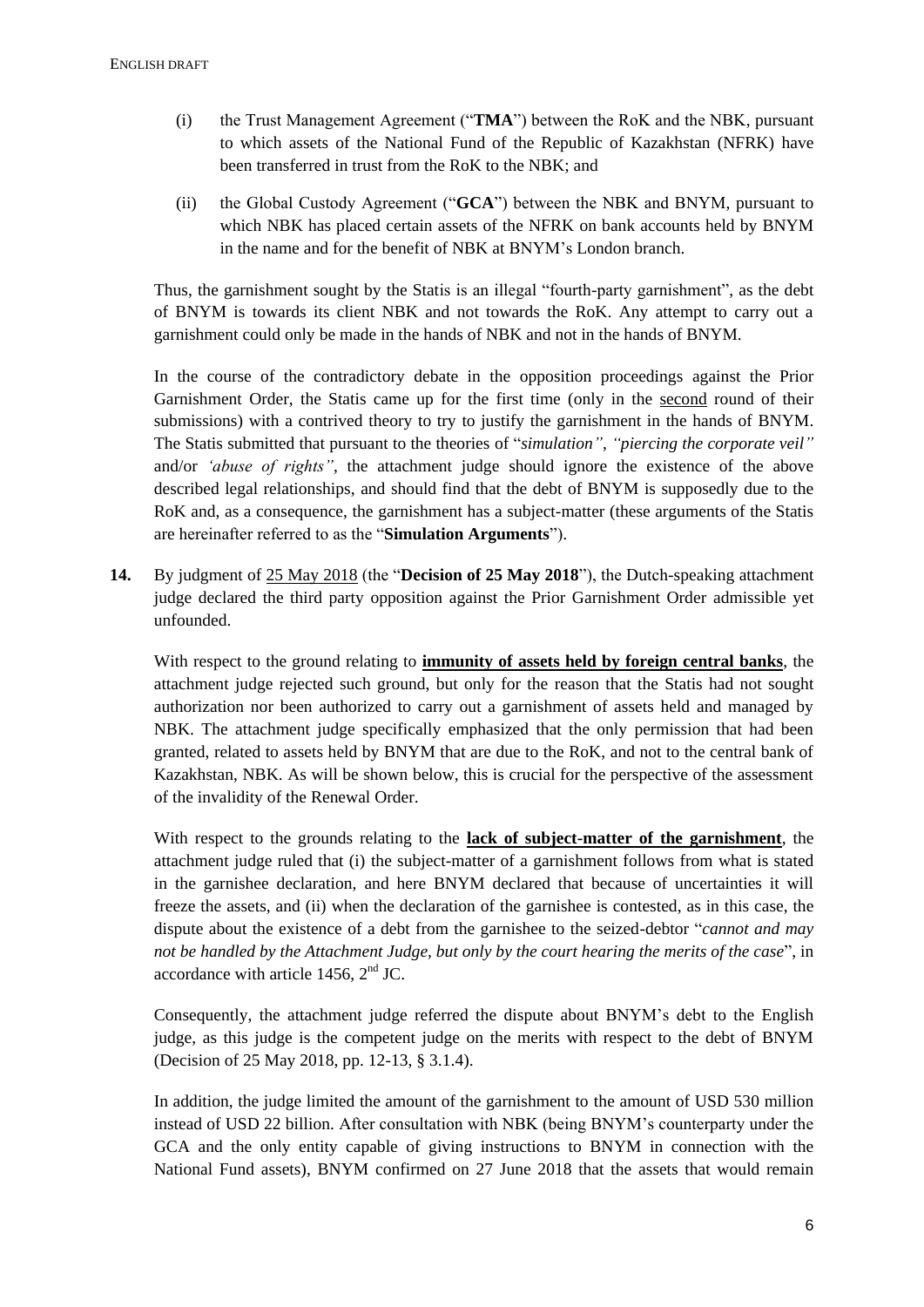provisionally frozen consist in the amount of USD 530 million in cash held by NBK on bank accounts with the London branch of BNYM.

**15.** The Judgment of 25 May 2018 has been challenged before the Brussels Court of appeal by all the parties to the proceedings. The RoK and NBK have appealed the judgment in respect, inter alia, of the ground of sovereign immunity. The Statis have appealed (through an incidental appeal) the referral to the English court of the dispute about BNYM's debt. BNYM had also initially appealed (through an incidental appeal) the judgment because the attachment judge had rejected BNYM's request to hold that it had properly executed the garnishment. BNYM has now dropped its incidental appeal because there is no dispute anymore between the Parties on this point.

The case before the Court of appeal is currently fixed for hearings on 13 and 20 April and 4 May 2021.

- **16.** On 28 May 2018, in accordance with the Decision of 25 May 2018, the RoK and NBK initiated proceedings before the English High Court having jurisdiction on the merits to resolve the dispute over BNYM's debt (these proceedings are set out in detail below).
- **17.** On 12 June 2018, the Statis served a bailiff's writ to convert the conservatory garnishment into an executory garnishment. The Statis wrongly asserted in this writ that the attachment judge had decided, by the Decision of 25 May 2018, that the garnishment has a subject-matter on the basis that the debt of BNYM is due to the RoK (while in truth the attachment judge had referred this issue to the English court).

On 27 June 2018, the RoK filed an opposition against this conversion of the conservatory garnishment into an executory garnishment. As the Statis had served the writ of conversion in the French language, the opposition was brought before the French-speaking attachment judge in the Court of First Instance of Brussels. Among other things, in the context of those proceedings, the RoK contests that the conservatory garnishment has been converted into an executory garnishment and that the garnishment has a subject-matter. On 12 August 2018, BNYM voluntarily intervened in these proceedings. On 16 August 2018, NBK also intervened voluntarily in these proceedings.

**18.** On 25 October 2018, the Statis made a request to the French-speaking attachment judge (in the executory garnishment proceedings) to seek, as interim measure, the transfer to the Belgian treasury fund of the sum of USD 530 million held by NBK on accounts with BNYM in London. All the other Parties, including BNYM, opposed this request.

By judgment of 28 June 2019, the French-speaking attachment judge dismissed the Statis' request for interim measure and ruled that the sum of USD 530 million should not be transferred to Belgium (the "**Judgment of 28 June 2019**"). In this judgment, the French-speaking attachment judge confirmed that the dispute over BNYM's debt had been rightfully referred to the English court. The attachment judge also noted that the English court had in the meantime ruled in a preliminary judgment that the English court had indeed jurisdiction to decide this matter (see further below).

The attachment judge then fixed a procedural calendar to ensure that the case would not come back in Belgium before the English court had resolved the dispute about BNYM's debt. Now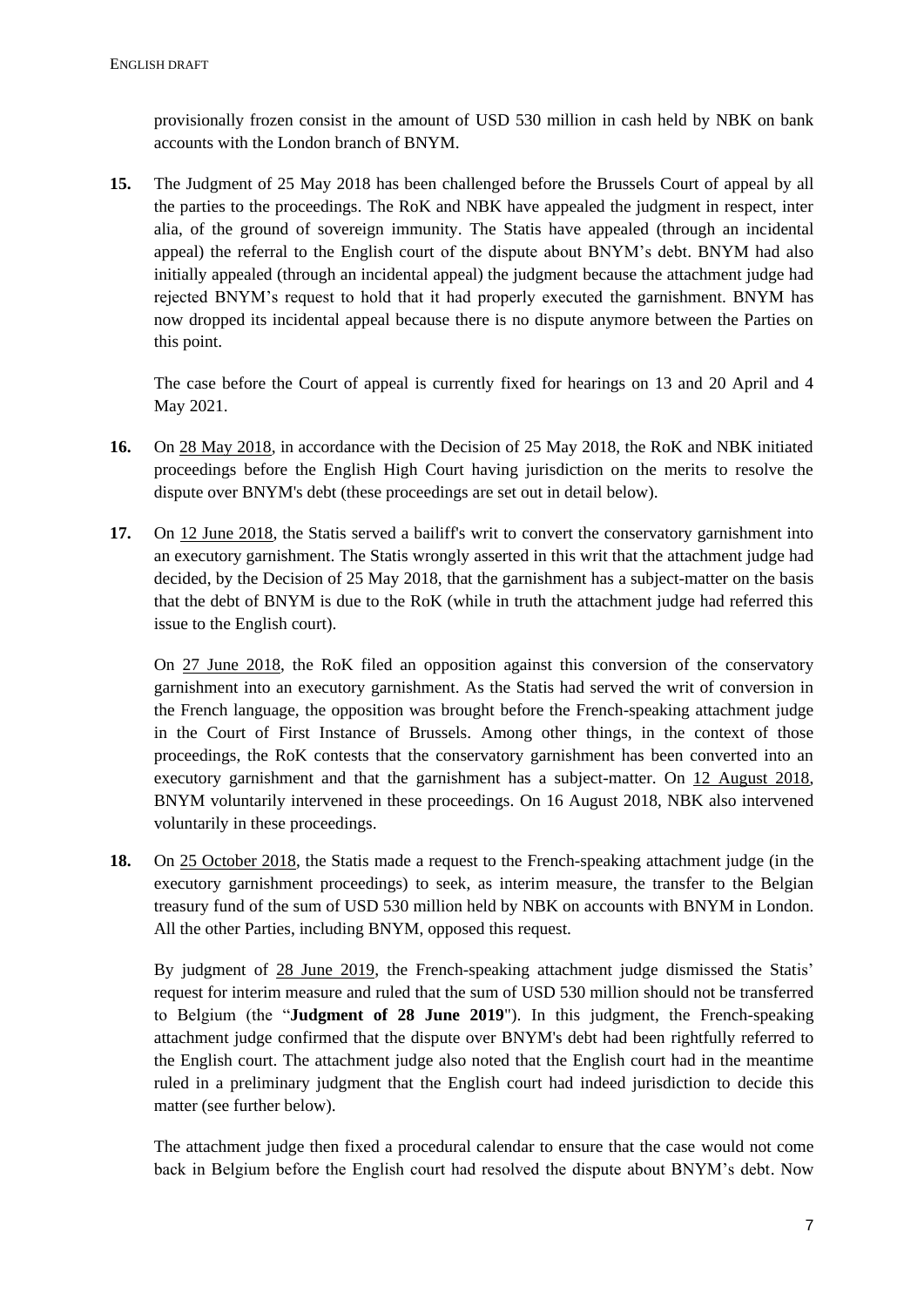that the English court has resolved the matter (see further below), the case before the attachment judge is fixed for a hearing on 2 December 2020.

### **2.3. THE PROCEEDINGS ON THE MERITS IN THE UNITED KINGDOM**

- **19.** As indicated above, in accordance with the Decision of 25 May 2018, the RoK and the NBK brought proceedings before the English High Court to resolve the dispute over BNYM's debt.
- **20.** The Statis tried to challenge the jurisdiction of the English court or at least to limit the scope of the dispute that would be resolved in England. By a judgment of 4 December 2018, the English court rejected these challenges (the "**English Jurisdiction Judgment**"). The Court held that the English courts have jurisdiction to decide on the merits of the dispute over BNYM's debt, and that the scope of this jurisdiction is not limited as asserted by the Statis.

As a consequence, the English court fixed a procedural calendar for the exchange of written submissions, witness evidence, and also expert evidence. Through these submissions and evidence, the Statis have fully developed before the English court their Simulation Arguments (in support of their case that the debt of BNYM would supposedly be due to the RoK).

**21.** By judgment of 22 April 2020, the English High Court resolved the dispute over BNYM's debt (the "**English Judgment on the merits**"). The court decided decisively that the debt of BNYM **is due solely to NBK** and not to the RoK.

The findings of the Court are expressed in a series of four declarations included in the final operative part of the judgment, and they are also reproduced in a formal order dated 4 May 2020. The declarations are as follows:

"(*i) The contracting parties to the GCA are BNYM London and the NBK (and not Kazakhstan);* 

*(ii) the obligations owed by BNYM London under the GCA are owed solely to NBK (and not to Kazakhstan);* 

*(iii) BNYM London has no obligation to pay any debt due under the GCA to Kazakhstan;* 

*(iv) Kazakhstan does not have any claims against BNYM in relation to the cash deposits held by BNYM pursuant to the GCA"<sup>5</sup>* (English Judgment on the merit**s,** §§2 to 5).

**22.** Having resolved the merits of the dispute as set out above, the English court then went on to clarify that it "*must be for the Belgian court to determine the consequences of that decision in Belgium*" 6 (English Judgment on the merit**s**, §42). The English court therefore left it to the Belgian court to draw the **consequences** arising from the English judgment on the merits. The

<sup>1</sup> <sup>5</sup> Informal translation of [...].

<sup>&</sup>lt;sup>6</sup> Informal translation of [...].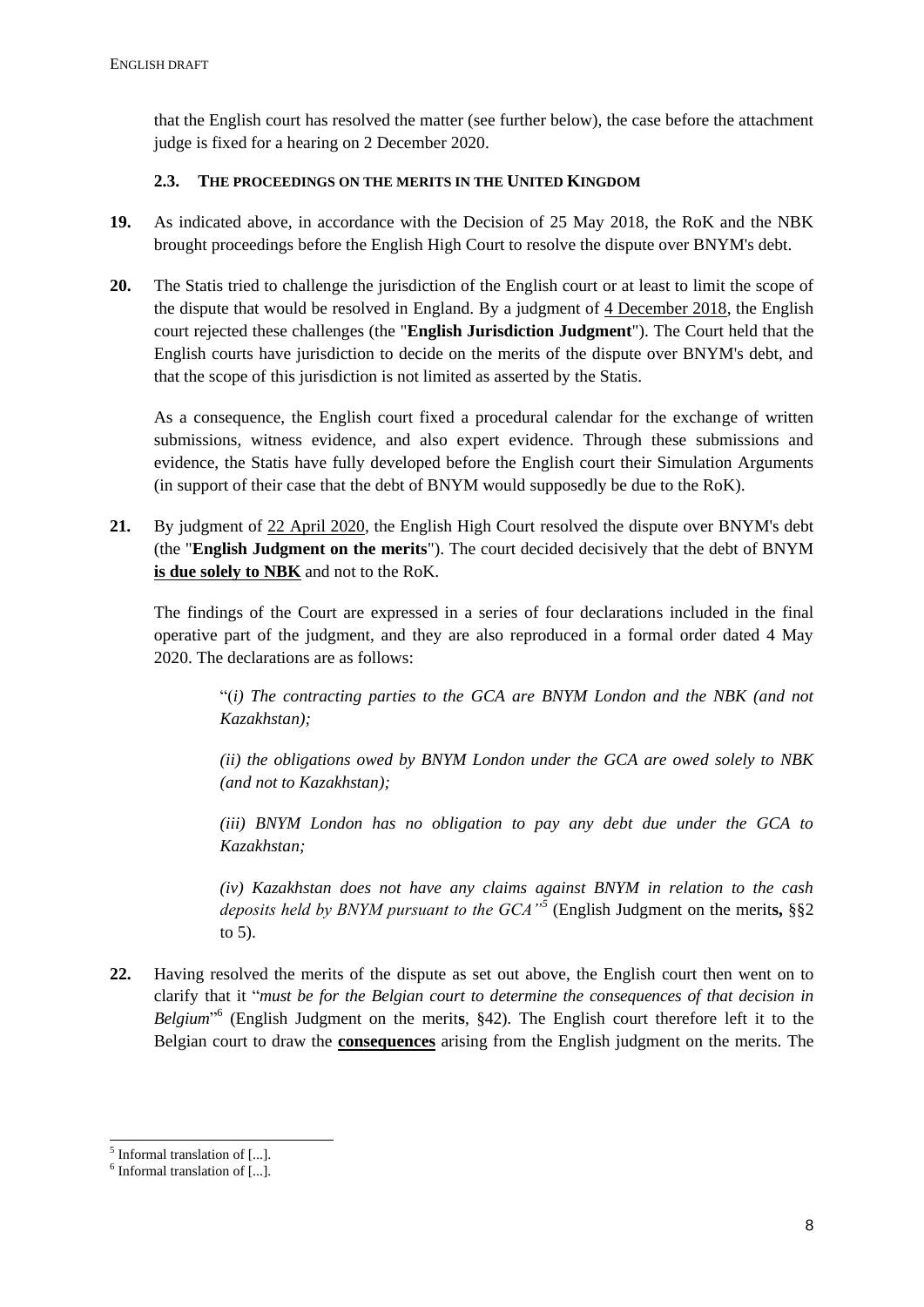English court however emphasised that it is expected that the English judgment will have a "significant and possibly decisive role<sup>"7</sup> on the final resolution of the proceedings in Belgium<sup>8</sup>.

As will be explained further below, the necessary consequence of the judicial finding that BNYM's debt is owed solely to the NBK is that the garnishment has **no subject-matter**.

**23.** Both the Statis and also the RoK and NBK sought permission to appeal in England against this judgment on the merits. The Statis sought to appeal the finding that the debt of BNYM is only owed to the NBK and not to the RoK. The RoK and NBK sought to make a very narrow appeal only in respect of the decision of the English court not to draw itself the consequences arising from the decision that the debt of BNYM is owed solely to NBK. Indeed, the Dutch-speaking attachment judge had already decided, by the Judgment of 25 May 2018, that "*the absence of a*  debt owed by the garnishee to the garnished-debtor... leads only to the conclusion that the *garnishment has no subject-matter*". Since the English court had concluded that BNYM's debt is exclusively owed to the NBK, the English court could have concluded itself that the attachment has no subject-matter, sparing the need for further delays in additional proceedings in Belgium.

According to the English procedural rules, permission to file an appeal must be requested initially from the first instance judge who gives the judgment. In this case, by decision of 4 May 2020, the English Judge who made the judgment (Justice Teare) decided, as is often the case in practice, to refuse to give permission to appeal against his own decision. However, when addressing the matter in its orders of 4 May 2020, the English judge still insisted that his decision on the merits "*may well inevitably lead to the conclusion [in the Belgian proceedings] that the debt should be released from the garnishment*" 9 (English Order of 4 May 2020, §4).

**24.** The Parties then, in accordance with English procedure, sought permission to appeal before the English Court of Appeal itself. The RoK and the NBK sought leave to appeal on the same specific and narrow point mentioned above. The Statis, for their part, sought permission to appeal supposedly only in relation to the costs of the proceedings, but in fact they also sought to incidentally appeal the judge's decision on the merits $^{10}$ .

By a short order of 8 July 2020, the English Court of Appeal refused permission to appeal to both the RoK (and NBK) and to the Statis. However, the Court of Appeal did confirm that the RoK and the NBK "*were the overall successful parties*", and that the Statis are the "*unsuccessful*" parties in the proceedings in the United Kingdom<sup>11</sup>.

**25.** In view of this decision of the Court of Appeal, the English Judgment on the Merits is now **final and irrevocable**. It has therefore been definitively established by the judge of the merits that BNYM's debt is owed exclusively to a third party (the NBK), and not to the garnished-debtor (the RoK).

1

 $^7$  Informal translation of [...].

<sup>8</sup> Informal translation of [...].

<sup>&</sup>lt;sup>9</sup> Informal translation of [...].

<sup>&</sup>lt;sup>10</sup> The Statis argued that BNYM and the RoK would be bound by an agreement on the basis of the GCA (Statis' permission to appeal, Point 13 (C)), even though the judge had expressly ruled that the parties to the GCA were solely BNYM and NBK, and not the RoK.

 $11$  Ruling of 8 July 2020 on the Statis' permission to appeal. Informal translation [...].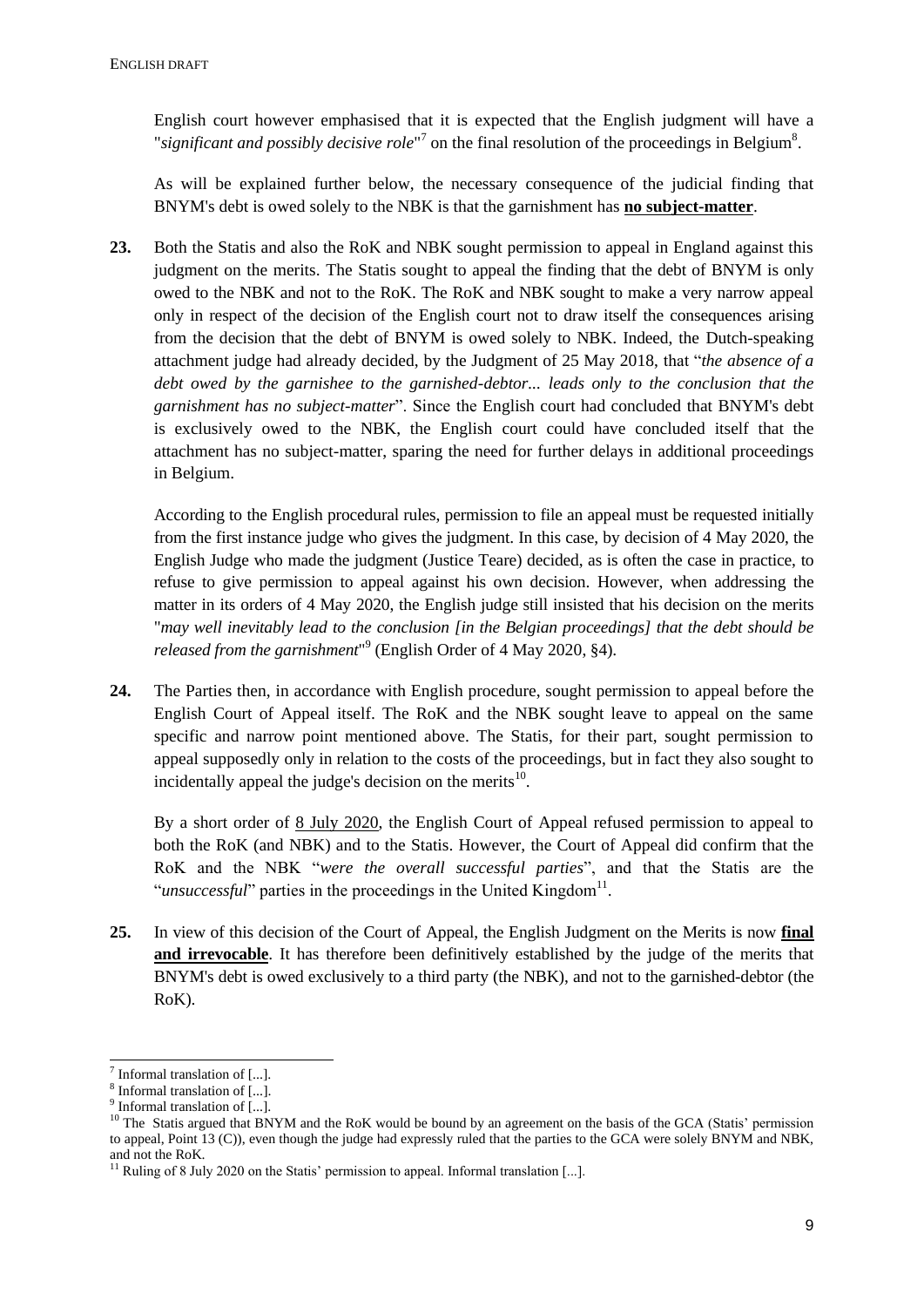The Belgian courts must draw the "*inevitable*" (to use the English judge's expression) consequence from the Judgment on the Merits that BNYM's debt is owed only to NBK and not to the RoK. For this reason, no renewal of the Garnishment Order should be permitted, as further elaborated below.

### **3. IN LAW**

**26.** The RoK requests that Your Court declare the present third-party opposition brought by the Republic of Kazakhstan admissible (**3.1**) and well-founded (**3.2**), and consequently retract the Renewal Order.

#### **3.1. THE THIRD-PARTY OPPOSITION IS ADMISSIBLE**

**27.** Pursuant to articles 1419, 1033-1034, 1122 and 1125 of the Judicial Code, an opposition can be initiated by way of a writ of summons.

In the present case, the Renewal Order has been served by a writ of bailiff received by the RoK on 16 October 2020.

Thus, the present opposition proceedings are in due form and timely.

**28.** Article 1458, para. 2, of the Belgian Judicial Code provides that "*at the expiration of the threeyear period, the attachment shall automatically cease to have effect, unless it is renewed*".

In the present case, the Prior Garnishment Order was rendered on 11 October 2017 and therefore, barring a **valid** renewal, it automatically expired on 10 October 2020.

However, as it will be demonstrated below, the renewal that has been sought and obtained by the Statis is invalid, and it should therefore be ruled that the garnishment has expired.

**29.** The Statis maintain in their petition that the renewal of the conservatory garnishment was not necessary due to the conversion of the conservatory garnishment into an executory garnishment (para. 3 of their *Ex Parte* Petition).

This position is incorrect.

1

As explained above, the validity of the conservatory garnishment is currently being challenged before the Court of Appeal, and this dispute has not yet been resolved. This challenge precludes the conversion of the conservatory garnishment into an executory garnishment until a final decision has been rendered on the merits of the challenge to the validity. Indeed, pursuant to Article 1491 (3) of the Judicial Code, *"If the garnishment is challenged before the garnishment judge at the time of service of the final decision on the merits of the dispute, the conversion of the conservatory garnishment into an executory garnishment shall only take place by service of the decision of the garnishment judge, which recognises the lawfulness of the garnishment*" 12 .

<sup>&</sup>lt;sup>12</sup> The legal position in this respect is further elaborated at paras.  $604-614$  of the RoK's written submissions of 20 July 2020 in the executory garnishment proceedings.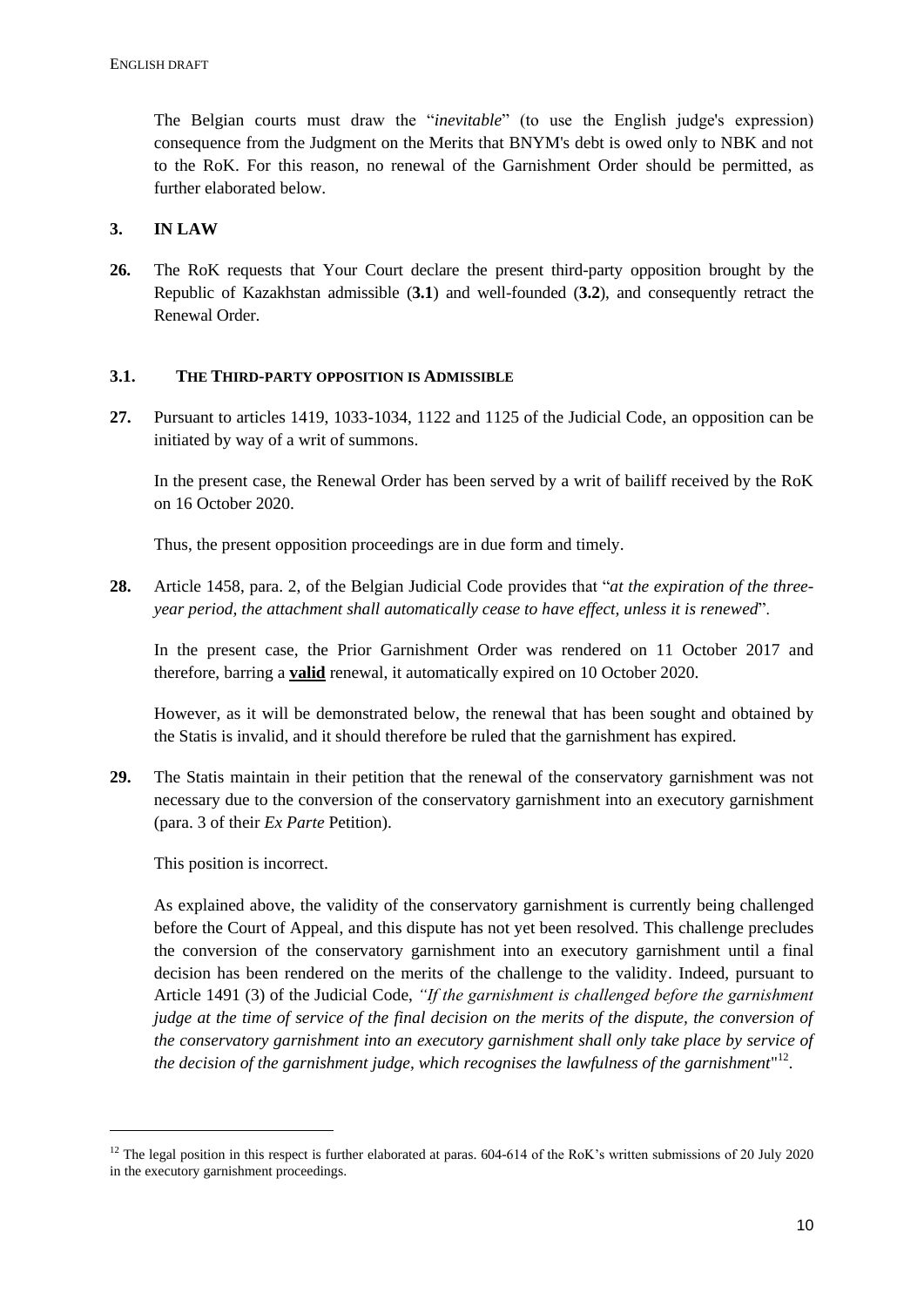The fact that the Statis themselves have sought the renewal of the conservatory garnishment is a testament to the fact that they accept that the RoK's position may be the correct one, namely that the garnishment has expired without a valid renewal.

**30.** The renewal of the initial conservatory attachment only extends the period of validity of the initial attachment. It does not constitute a new attachment or a new title. If and when the Court of Appeal annuls the Prior Garnishment Order of 11 October 2017 and orders the release of the initial conservatory attachment, the Renewal Order will also be rendered without subject-matter or without purpose, and will automatically become moot.

Nonetheless, the Renewal Order does replace the Prior Garnishment Order (and its confirmation in the Judgment of 25 May 2018) as the title lending permission for conservatory garnishment for the future, i.e. for the next three years.

For this reason, the RoK has an interest in the meaning of article 17 and 18 BCJ to oppose the validity of the Renewal Order in the context of the present proceedings. And as will be shown below, the renewal of the garnishment is in the present case illegal and invalid, with the consequence that it should be held that there is no valid garnishment in place.

- **31.** Moreover, the RoK takes note of the fact that the Renewal Order expressly limits the amount of the conservatory garnishment to the sum mentioned in the Statis' original petition of 29 September 2017, ie.:
	- 515.822.966,35 USD in principal amount, interest and costs, plus
	- an additional amount of 802.103,24 EUR for other costs.

## **3.2. THE THIRD-PARTY OPPOSITION IS WELL-FOUNDED**

#### **3.2.1. The legal test of renewal: "well-founded reasons"**

**32.** Pursuant to article 1459 BCJ, a conservatory garnishment can be renewed only when there are "*well-founded reasons*" for the renewal.

The case law of the Supreme Court clarifies that when making an assessment of the existence of "well-founded reasons", "the attachment judge must verify whether the condition of **urgency** *has still been met and whether, in the event of changed circumstances, the claim of the attachment creditor still meets the qualifications referred to in Article 1415, first paragraph, Judicial Code*" (ie. a due and payable claim) (emphasis added)<sup>13</sup>.

In the same judgment, the Supreme Court held that "*the submission that assumes that the res judicata of the decision that at the time authorized the attachment precludes the requirements of a fixed, due and payable claim from being called into question again in the context of the renewal is based on an incorrect understanding of the law*".

<sup>-</sup> $13$  Cass. 18 December 2017[, www.cass.be](http://www.cass.be/).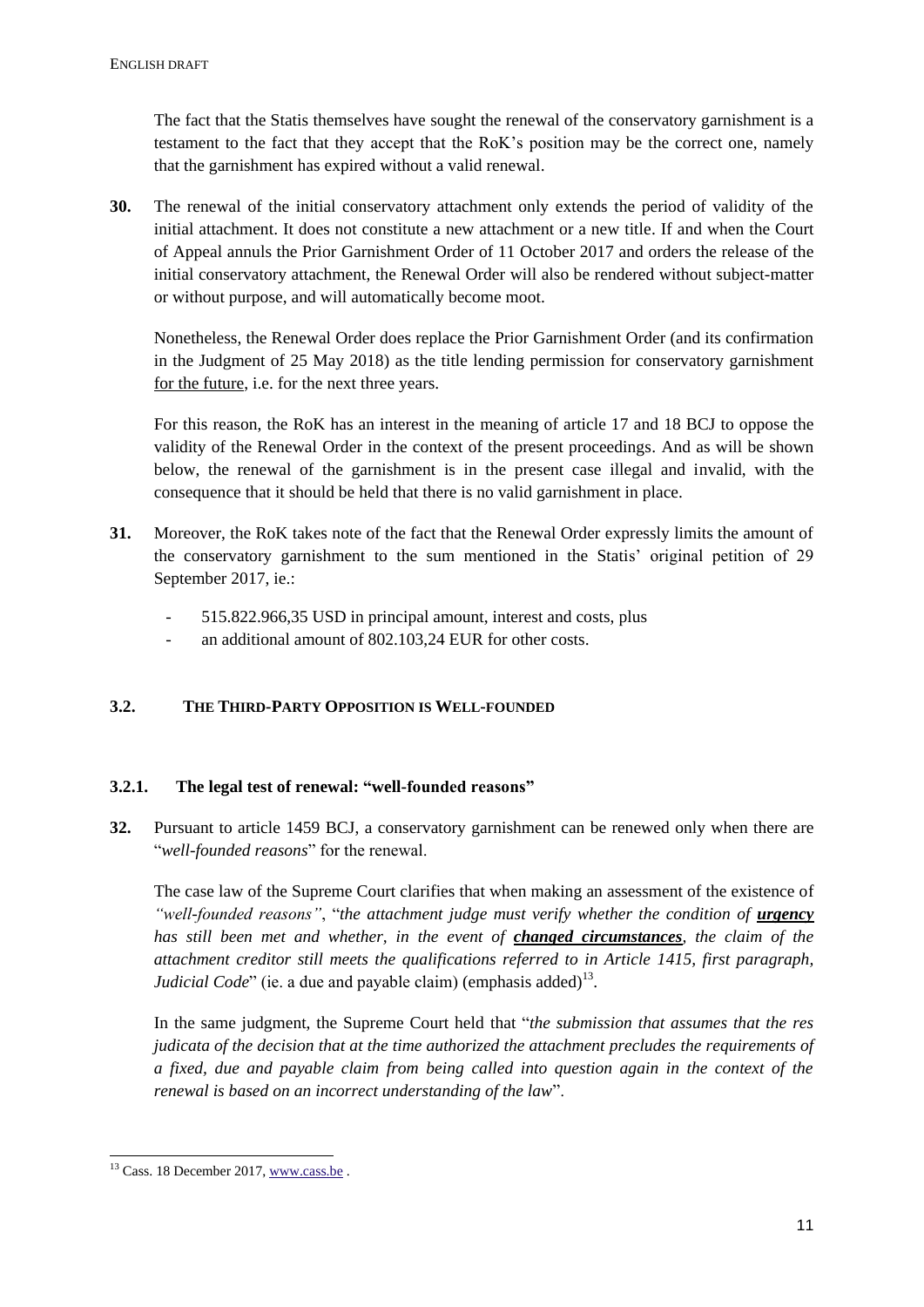In other words, and this is fundamental for the purpose of these proceedings, when assessing whether or not to grant a renewal of a conservatory garnishment, the attachment judge is not bound by the *res judicata* of prior decisions that have been handed down by attachment judges in the case. The attachment judge must conduct a **new assessment himself** of whether the conditions are satisfied to levy a garnishment.

Therefore, at the time of considering the renewal, the attachment judge can and must independently investigate the requirements of the garnishment, including (i) whether the required urgency is prevalent, (ii) whether the claim is certain, fixed, due and payable, and (iii) whether the assets are susceptible to garnishment under Belgian law.

Moreover, and in any event, the attachment judge can and must consider whether there has been a change of circumstances since the original garnishment has been levied.

**33.** In the present case, based on the *ex parte* Petition from the Statis, the attachment judge formed the view, in the Renewal Order, that there are *"well-founded reasons"* to renew the garnishment in light of "*among others, the pending proceedings relating to the exequatur Judgment as a consequence of the appeal and Supreme Court petition of the garnished debtor; the conversion of the conservatory garnishment into an executory garnishment against which the garnished debtor has launched opposition proceedings*".

The attachment judge did not address, in the Renewal Order, (i) whether the required condition of urgency was satisfied, (ii) whether the claim was certain, fixed, due and payable, and (iii) whether the assets are susceptible to garnishment under Belgian law.

The attachment judge did not consider either whether there was a change of circumstances since the original garnishment order had been made.

The reason why the attachment judge did not address these conditions is that the Statis have deliberately chosen, in the *ex parte* petition, to conceal from the attachment judge crucial facts and developments in the case, and also to misrepresent very seriously the legal and factual position.

In the context of the present opposition proceedings, the RoK:

- o will uncover the Statis' deceit (**3.2.2**), and
- o will then explain grounds for the setting aside of the Renewal Order (**3.2.3**).

## **3.2.2. The Statis concealed crucial facts which would have led to the refusal of the renewal of the garnishment**

- **34.** The *ex parte* petition of the Statis contains very serious omissions and misrepresentations:
	- First and most importantly, the Statis have failed to disclose judicial decisions which should have led to the refusal of the renewal of the garnishment (**3.2.2.1.**),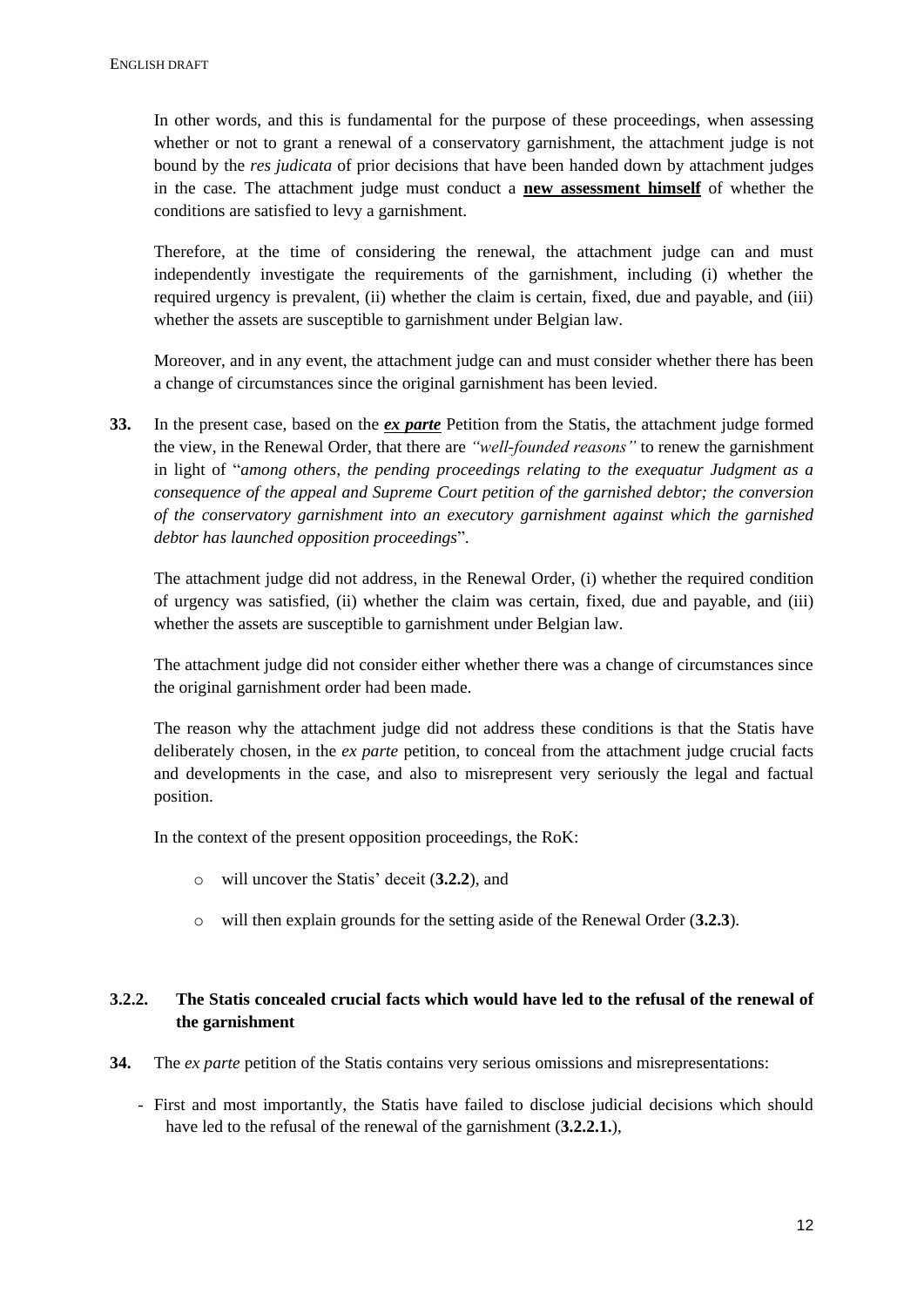- Second, the Statis have advanced a series of false allegations about the facts of the case (**3.2.2.2.**), and
- Third, the Statis have provided a totally false picture of the reasons for the delays to the proceedings (**3.2.2.3.**).

## **3.2.2.1. Failure to disclose judicial decisions going against the renewal of the garnishment**

**35.** The Statis have failed to disclose in their *ex parte* Petition a series of prior judicial decisions that should have prevented the renewal of the garnishment.

Sometimes, the omission consisted in failing entirely to mention the existence of relevant judgments against the Statis. In other cases, the Statis have mentioned judgments only in passing and in a misleading way, without drawing the attention of the attachment judge to crucial findings contained in such decisions that undermined entirely their application for renewal.

The list of (some of) the decisions and judicial findings that have been hidden from the attachment judge will be provided in the following paragraphs.

**36.** First, the Statis have failed to disclose the existence of the **Judgment of 28 June 2019 of the French-speaking attachment judge** in the executory garnishment proceedings.

Yet, this is an essential judgment to understand the true status of the garnishment proceedings. As explained, by this judgment of 28 June 2019, the French-speaking attachment judge rejected the Statis' request to transfer the sum of USD 530 Million in Belgium. To justify this rejection, the attachment judge made various essential findings about the status of the proceedings at that stage, namely almost two years after the issue of the Prior Garnishment Order and also more than one year after the Judgment of 25 May 2018.

In this judgment of 28 June 2019, the attachment judge:

- o Ruled specifically that the dispute about BNYM's debt had **not** been decided in the Judgment of 25 May 2018, but had rather been referred to the English judge (§39).
- o Decided that *"the identity of the creditor of the sums due by BNYM is the subject of a dispute so that the debt of BNYM cannot be characterized as certain, liquid and due"<sup>14</sup>* (§35).
- o Decided that "*The Court can only find that 'the beneficiary of the assets' is the party who can demand payment, a question which is precisely the subject of the dispute. A garnishment can in fact only be carried out on the sums and assets owed by the garnishee to the garnished debtor, and not to a third party. However, the Stati*

<sup>-</sup><sup>14</sup> Informal translation of: [...]*.*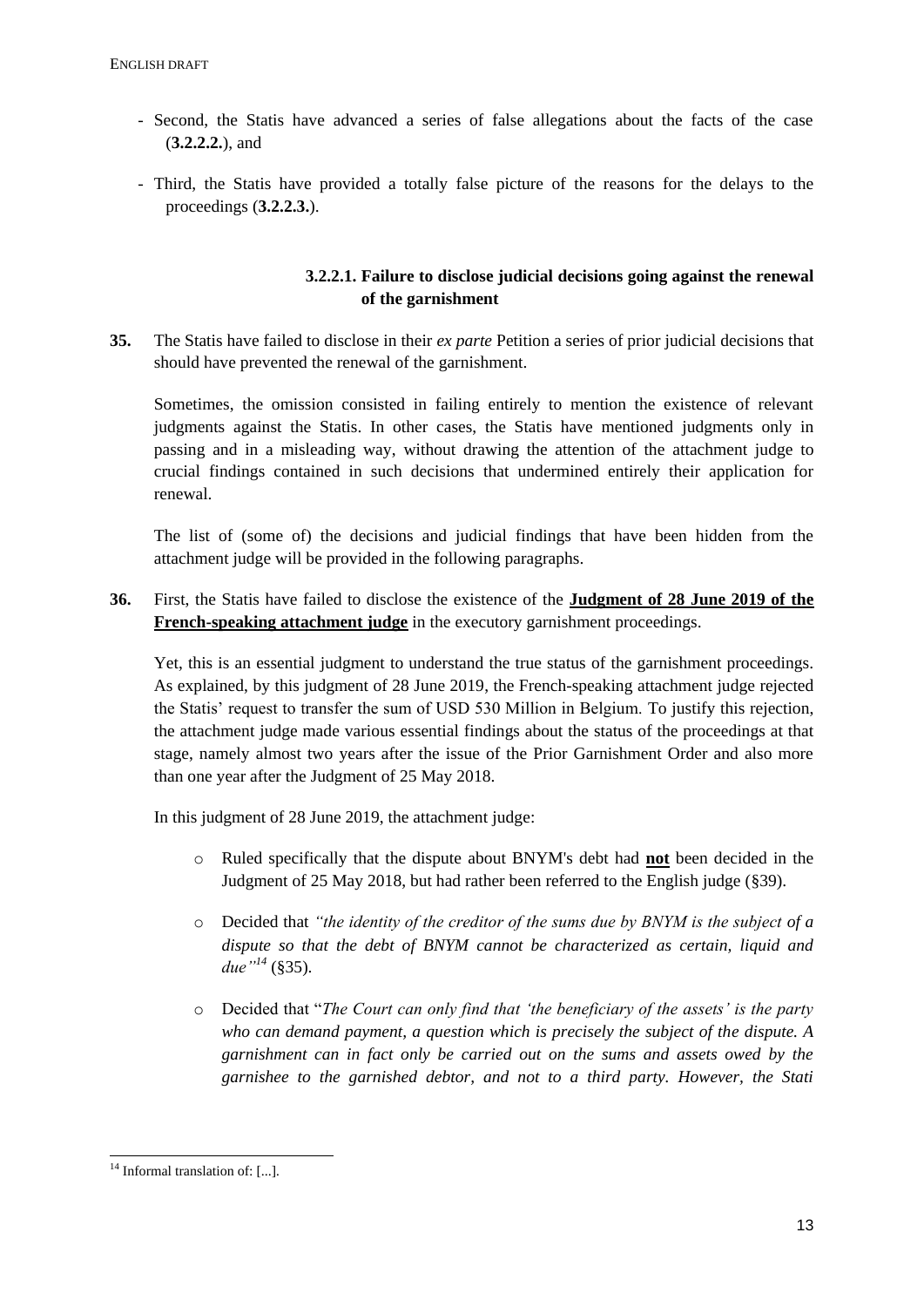*consorts only have a title against Kazakhstan so that this could not be used as a basis for garnishing a third party, such as the NBK"<sup>15</sup>* (§36).

All of these judicial findings have a direct bearing on the issue of the renewal of the garnishment, and yet they have not been disclosed by the Statis in their *ex parte* Petition.

**37.** Second, and even more importantly, the Statis omitted to disclose some fundamental judicial findings made in the **English Judgment on the merits of 22 April 2020**.

The Statis have barely addressed these English proceedings, which are mentioned only in passing and without providing any context, at para. 69 of the Petition.

Again, the Statis failed to explain in their *ex parte* Petition the proper context in which the English Judgment on the merits was handed down. While the Statis asserted that the attachment judge has decided, in her Judgment of 25 May 2018, to "*dismiss the third-party opposition and arguments of RoK (...) in their entirety*" (para. 24 of the Petition), they failed to disclose that the attachment judge, very importantly, decided to refer the dispute about BNYM's debt to the judge on the merits, namely the English judge.

Even more inappropriately, the Statis failed to explain that the English court ruled that the garnishee (BNYM) owes no debt to the garnished-debtor (the RoK), and omitted to acknowledge the following four declarations made by the English judge:

> "(*i) The contracting parties to the GCA are BNYM London and the NBK (and not Kazakhstan);*

> (*ii) the obligations owed by BNYM London under the GCA are owed solely to NBK (and not to Kazakhstan);*

> *(iii) BNYM London has no obligation to pay any debt due under the GCA to Kazakhstan;*

> *(iv) Kazakhstan does not have any claims against BNYM in relation to the cash deposits held by BNYM pursuant to the GCA"<sup>16</sup>* (English Judgment on the merits, §131 and English Order of 4 May 2020, §§2 to 5).

The Statis also failed to disclose the finding made by the English judge that his decision on the merits will have a "*significant and possibly decisive role*" <sup>17</sup> on the garnishment proceedings in Belgium.

This omission is particularly glaring and inexcusable. As indicated above, the role of the attachment judge, when considering an application for the renewal of a garnishment, is to verify whether there is a change of circumstances which has an impact on whether the garnishment should be renewed. Yet, in the present case, the English court specifically ruled that its decision could have a "*significant and possibly decisive role*" <sup>18</sup> on the garnishment proceedings in Belgium. The Statis have deliberately chosen to hide this essential judicial decision from the attachment judge.

1

<sup>15</sup> Informal translation of: [...]*.*

<sup>&</sup>lt;sup>16</sup> Informal translation of [...].

 $17$  Informal translation of [...].

 $18$  Informal translation of [...].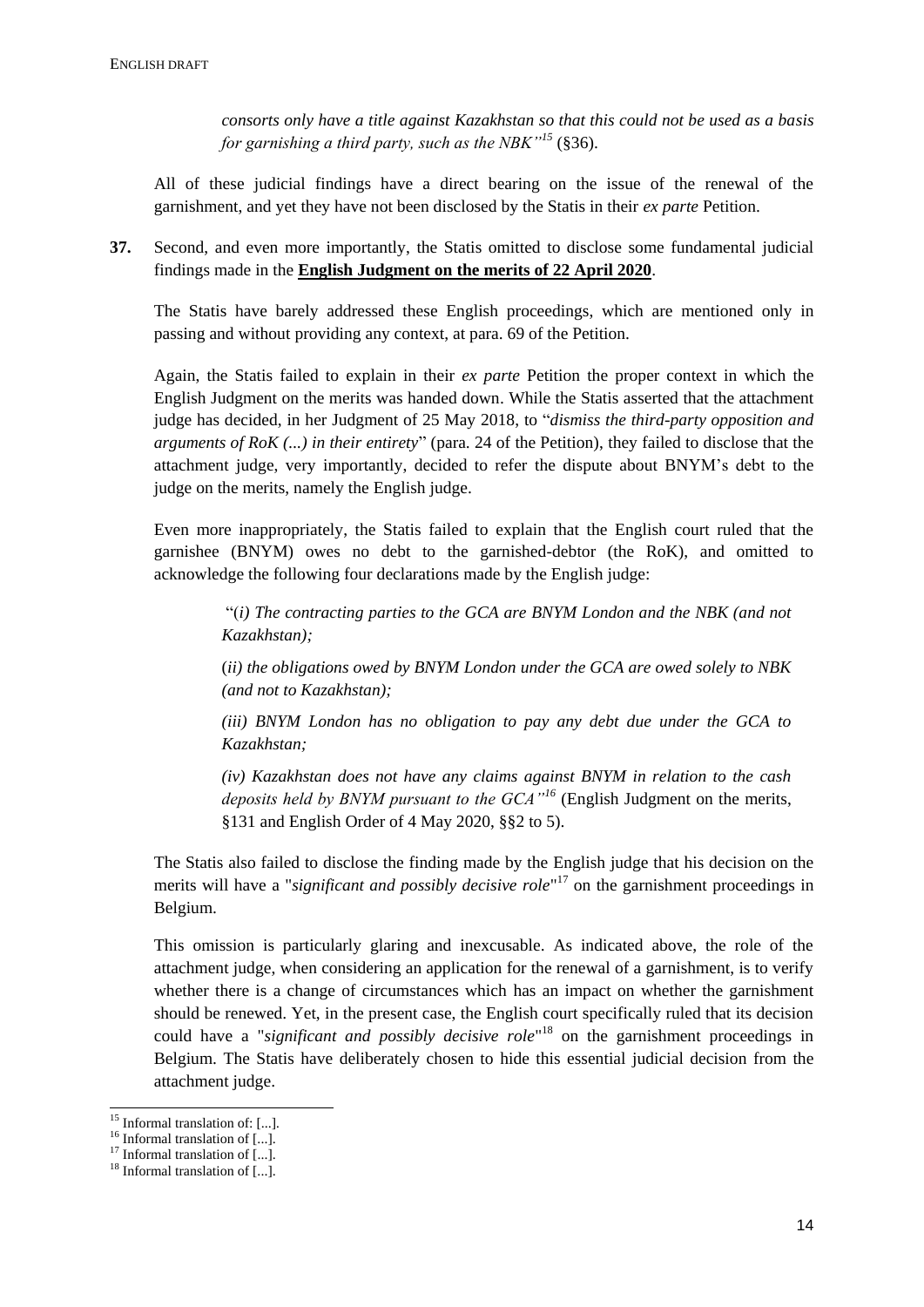This, by itself, should lead to the immediate lifting of the Renewal Order, as further explained below.

**38.** Third, the Statis have also failed entirely to disclose the **Order of 3 December 2019 of the Court of Appeal of Brussels** issued in the context of the conservatory garnishment proceedings.

By this Order, the Court of appeal found that there is "*new*" and "*relevant*" evidence which has come to light concerning "*the quality of the title*", i.e. the validity of the Awards. As noted above, this new evidence relates to the decision of KPMG to invalidate all audit reports relating to the (alleged) investments made by the Statis in Kazakhstan.

**39.** Fourth, the Statis also failed to disclose the **Judgment of 6 June 2017 of the English High Court** which found that "*there is a sufficient prima facie case that the Award was obtained by fraud*<sup>"19</sup> (English Judgment of 6 June 2017 in the exequatur proceedings, § 92)<sup>20</sup>.

As will be shown below, this is not the first time they try to dissimulate this decision.

**40.** Fifth, the Statis also failed to disclose the **Judgment of 17 June 2020 of the Svea Court of Appeal** (Sweden), which ruled that the assets that the Statis are seeking to garnish, which form part of the same group of assets that are affected by the present proceedings<sup>21</sup>, are assets of the NBK and are therefore protected by absolute immunity from execution<sup>22</sup>.

The Svea Court of Appeal found that the assets held by NBK with BNYM are protected by immunity from enforcement because they are assets held by a foreign central bank, and that this immunity from enforcement is based on customary international law (as codified in the United Nations Convention on Jurisdictional Immunities of States and Their Property), which is equally binding on Belgium.

**41.** Finally, the Statis also failed to disclose the **Judgment of 23 January 2018 of the Court of Amsterdam** which decided to lift the garnishment levied in the hands of BNYM Amsterdam of the very same assets that form part of the assets that the Statis are seeking to garnish in the Renewal Order.

This is again inappropriate because the reason why the garnishment was lifted by the Amsterdam court was precisely the same reason that has now also been confirmed by the English court, namely that the debt of BNYM is due solely to NBK and not to the RoK.

-

<sup>19</sup> Informal translation of: [...]*.*

<sup>&</sup>lt;sup>20</sup> In fact, it should be stressed that the Belgian enforcement proceedings are the consequence of the Statis' "fleeing" from the English courts after this decision. Indeed, the Statis discontinued their enforcement attempts in England after this finding so as to avoid the full trial on the fraud which had been ordered by the English judge (this point is further addressed below). The Statis were allowed to do so only (i) against an undertaking never to come back to enforce the Award in the United Kingdom again and (ii) having to bear significant costs.

<sup>&</sup>lt;sup>21</sup> The assets in question are assets of the National Fund which are held in Sweden by a Swedish bank, SEB, as sub-custodian of BNYM under the GCA.

 $^{22}$  It should be noted, however, that this Judgment is currently the subject of an appeal before the Swedish Supreme Court.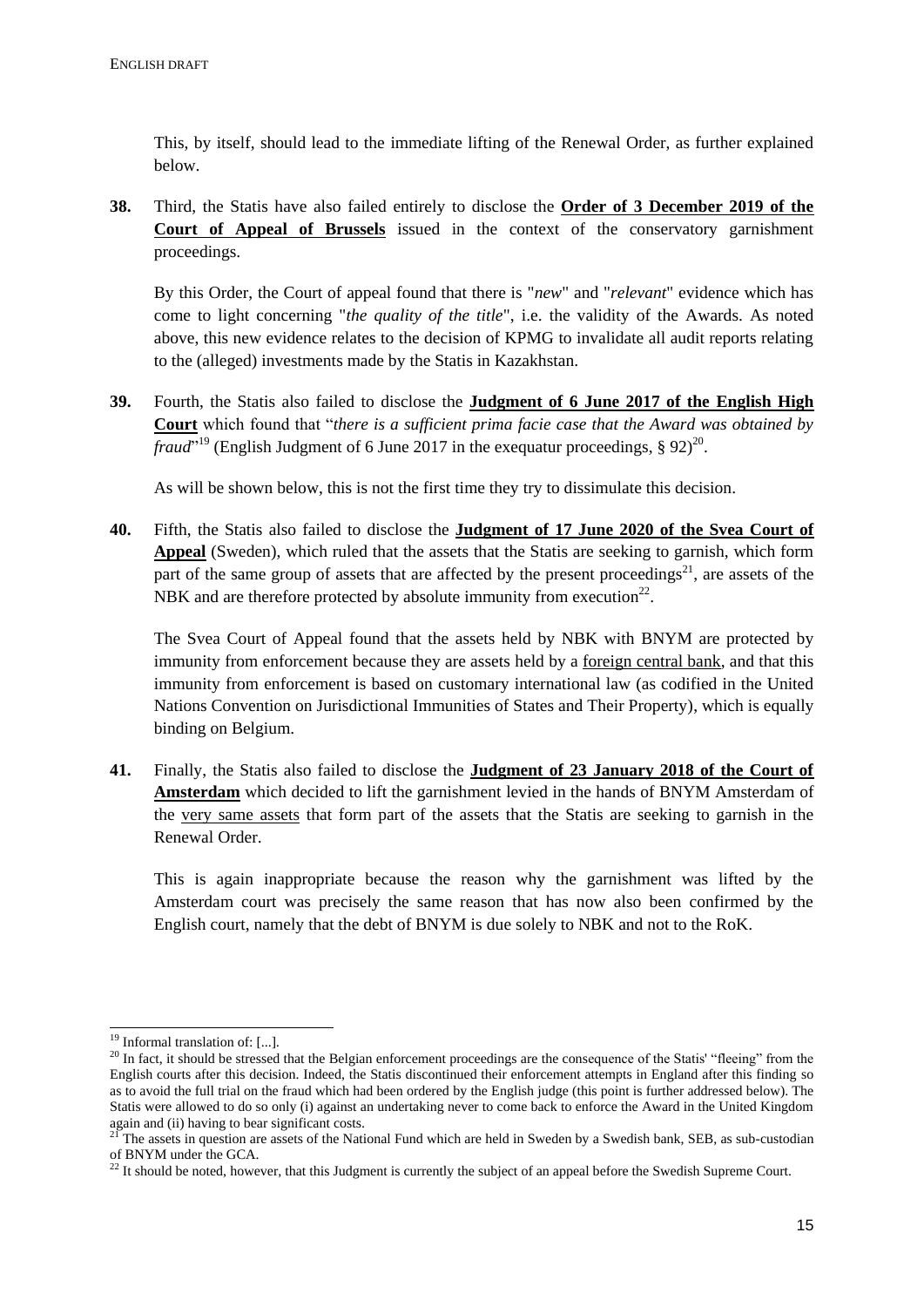- **42.** The omission of the Statis to disclose all of the judicial decisions and findings listed above<sup>23</sup> is particularly inappropriate and inexcusable when considering that, by these decisions, the courts have held:
	- (i) That the debt of the garnishee (BNYM) is not due to the seized-debtor (RoK) but to a third party (NBK);
	- (ii) That there is new and relevant information that may affect the quality of the Arbitral Award so that the claim is by no means certain, fixed, due and payable; and
	- (iii) That the assets in question are protected by immunity from enforcement of the assets held and managed by foreign central banks.

The above decisions demonstrate that there has been a change of circumstances since the Prior Garnishment Order, and it was the duty of the Statis to disclose to the attachment judge this change of circumstances. The Statis have no excuse for hiding these judicial decisions from the attachment judge in their *ex parte* Petition.

### **3.3.1.1. False allegations about the facts of the case**

**43.** In addition to having failed to disclose judicial decisions that undermine their request for renewal, the Statis have also made a number of false or misleading allegations regarding the facts of the case.

The false allegations are both numerous and serious. For the purpose of this summons, the following will be noted:

- In **para 4 and footnote 5** of their *ex parte* Petition, the Statis submit that "*the circumstances are unchanged*" since the Judgment of 25 May 2018 of the Dutch-speaking attachment judge.

This statement is shockingly wrong and misleading when considering the developments identified above.

In **para. 16**, the Statis pretend that they decided to put an end to the exequatur proceedings in England UK "*due to predominantly financial reasons*".

This is entirely wrong. The reason why the Statis withdrew from the exequatur proceedings in England is that they wanted to avoid a full trial on the matter of fraud after the English Court had ruled that "*there is a sufficient prima facie case that the Award was obtained by fraud*<sup>224</sup> (Judgment of 6 June 2017, § 92). In a subsequent judgment ordering the Statis to pay to the

1

<sup>&</sup>lt;sup>23</sup> It should be noted that these omissions of the Statis in their *ex parte* Petition are a typical example of the well-known strategy employed by the Statis throughout the various proceedings, ie. they (i) suppress new evidence and relevant developments and prevent the courts from properly taking them into account, (ii) mislead the courts and obtain a decision based on an untruthful and incomplete record, thus tainted; (iii) collect judicial decisions in this way and create the illusion of broad judicial consent; and finally (iv) avoid scrutiny of one court by pointing to another court which allegedly performed the scrutiny.

<sup>24</sup> Informal translation of: [...]*.*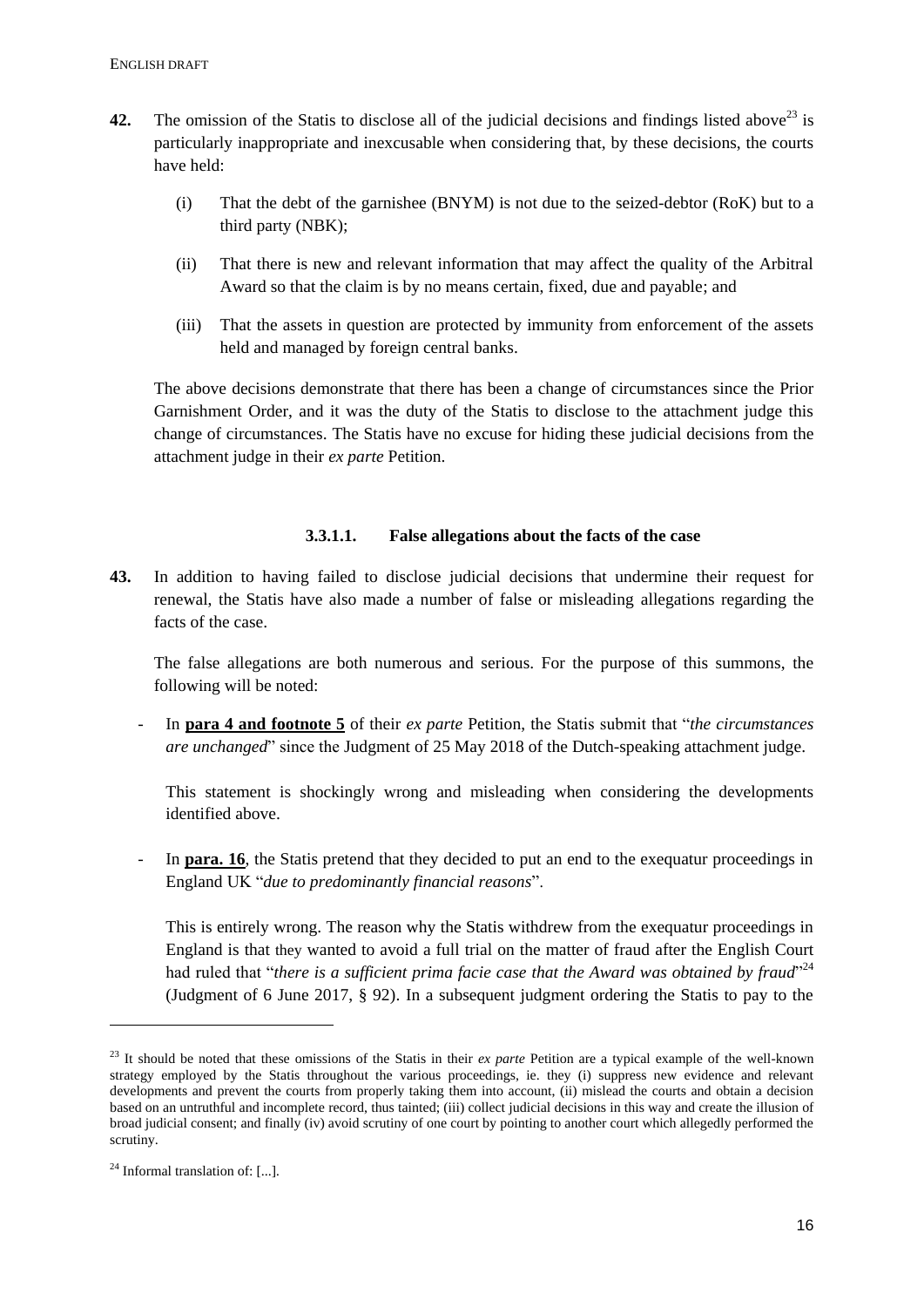RoK more than  $\pounds$  2 million of legal costs for having abandoned the exequatur proceedings, the English court specifically ruled that *"the real reason for the notice of discontinuance was that the Statis did not wish to take the risk that the trial may lead to findings against them and in favour of the State"<sup>25</sup>*, and in particular that the Statis decided *"that the risk of proceeding to trial with witness statements upon which there could be cross-examination was not a risk that was worth taking"<sup>26</sup>* (Judgment of 2 July 2019, §19-20).

Thus, the *"real reason"* why the Statis have fled England, as found by the English court itself, is not "financial reasons"<sup>27</sup>. Yet again, the Statis have not disclosed this decision nor the true reason why they have abandoned the English proceedings. They have preferred once again to mislead the attachment judge.

- In **para. 24**, the Statis allege that in the Order of 25 May 2018, the RoK's third-party opposition and all its grounds were "*dismissed in their entirety*".

This is wrong. As noted above, the judge ruled that the matter of the (in)existence of a debt owed by the garnishee (BNYM), to the garnished-debtor (the RoK) is a matter for the judge on the merits to decide, namely the English judge.

- In **para. 65**, the Statis state that they have proof that in September 2017 "*the Kazakh parties*" (which is meant to include the RoK) tried to "*remove the assets of the NFRK from Belgium with the only intention of protecting them from garnishment by the Stati*".

This is wrong. RoK was never in contact with BNYM regarding the assets of the NFRK, at any point of time and the exhibits that the Stati rely on by no means prove the contrary

- In **paras. 27-28, 48** and **62**, the Statis purport to provide a summary of the case advanced by the RoK about the fraud vitiating the Arbitral Award.

This purported summary is completely wrong and misleading. It fails entirely to represent the true case of the RoK about (i) the extent and gravity of the uncovered fraud, (ii) the actions carried out by the Statis to prevent several courts from substantively reviewing the evidence about the fraud, and (iii) the fact that in the context of the conservatory garnishment proceedings, the Court of Appeal of Brussels issued an Order finding that there is "*new*" and "*relevant*" evidence which has come to light concerning "*the quality of the title*", i.e. the validity of the Arbitral Award.

The Statis also omit to disclose to the attachment judge that:

o Subsequent to the Award and also to the decision of the Swedish court not to annul the Award in 2016, evidence gradually emerged of the fraud committed by the Statis.

-

<sup>25</sup> Informal translation of: [...]*.*

<sup>26</sup> Informal translation of: [...]*.*

 $27$  In this regard it should be noted that following the withdrawal of the English enforcement proceedings, the Statis embarked into a large campaign consisting in seeking enforcement in a great number of other countries. These proceedings triggered significant costs which would have been avoided had there been a full trial on the fraud in England as had been directed by the English court.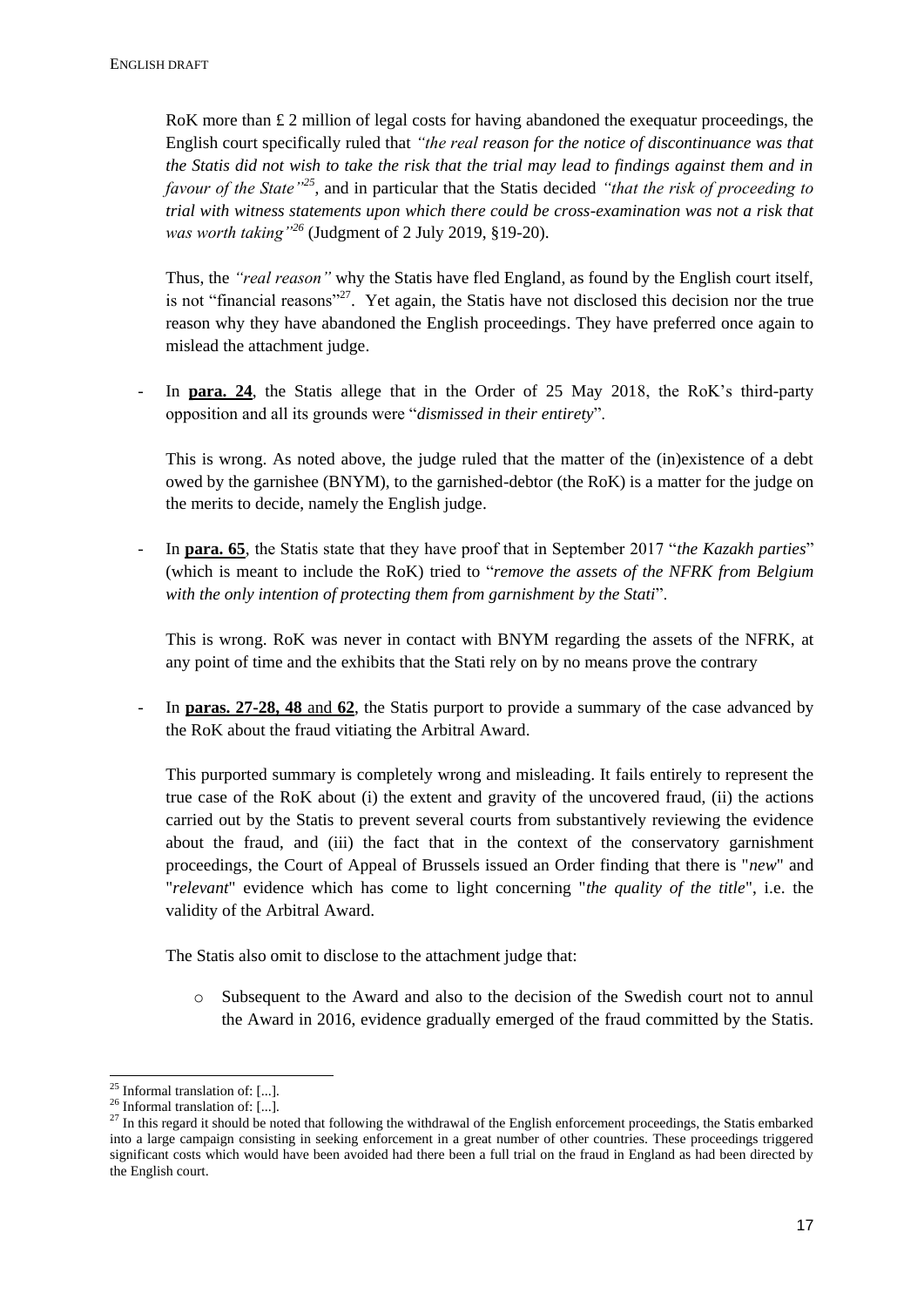It is only in the second part of 2019 that additional proof of the scope and ramifications of the fraud have surfaced.

- o Thus, by letters of 21 August 2019, KPMG invalidated all audit reports relating to the financial statements used by the Statis during the arbitral proceedings against the RoK. In its letter to the Statis issued on that date, KPMG explains that it was misled by the Statis when preparing the financial statements, and that, consequently, no reliance can be placed on these financial statements even though they were used by the Statis in the arbitration proceedings against the RoK.
- o By letters of 6 and 25 September 2019, the Statis put pressure on KPMG to reverse its decision to invalidate the audit reports.
- o By letters of 20 September and 3 October 2019, KPMG refused to reverse its decision, pointing out that the Statis had not provided any response whatsoever to refute the evidence that the Statis had deceived KPMG when preparing the financial statements .
- o The Statis attempted by all possible means to conceal the above KPMG correspondence, and in particular the letter of 21 August 2019 sent by KPMG to the Statis underlying that it was misled by the Statis.
- o The RoK was only able to obtain this correspondence through an application for production of documents brought against KPMG before the Kazakh courts, which ordered its production and gave permission for the use of these documents in foreign proceedings by decisions of 17 and 25 October 2019.
- o By letter of 6 November 2019, the RoK asked the Statis to allow this correspondence to be produced in the Belgian exequatur proceedings in light of the fact that all the deadlines for written submissions in the case had already elapsed. In response, on 10 November 2019, the Statis refused that request.
- o At the hearing in the exequatur proceedings which began on 13 November 2019, the Statis once again refused to allow the production of the KPMG's Correspondence. It is only after the RoK had completed its oral pleadings that the Statis, in the middle of the hearing, made a purely tactical turnaround by lifting its objection to the production of the said correspondence. The KPMG Correspondence was therefore only admitted as an exhibit at the very end of the three hearings, just before the closure of the debates.
- o While it was noted in the minutes of the hearing that the documents had been introduced in the contradictory debate, the Statis have succeeded, through their manoeuvre, to prevent the RoK from making use of the documents during its oral pleadings, as the documents were admitted as evidence only after the end of the RoK's pleadings.
- o By judgment of 20 December 2019, the French-speaking Court of First Instance of Brussels dismissed the RoK's third party opposition to exequatur. The Court did not rule on the existence of the fraud committed by the Statis. The reason for the dismissal of the RoK's opposition is only that, according to the judge, the Statis' fraud was not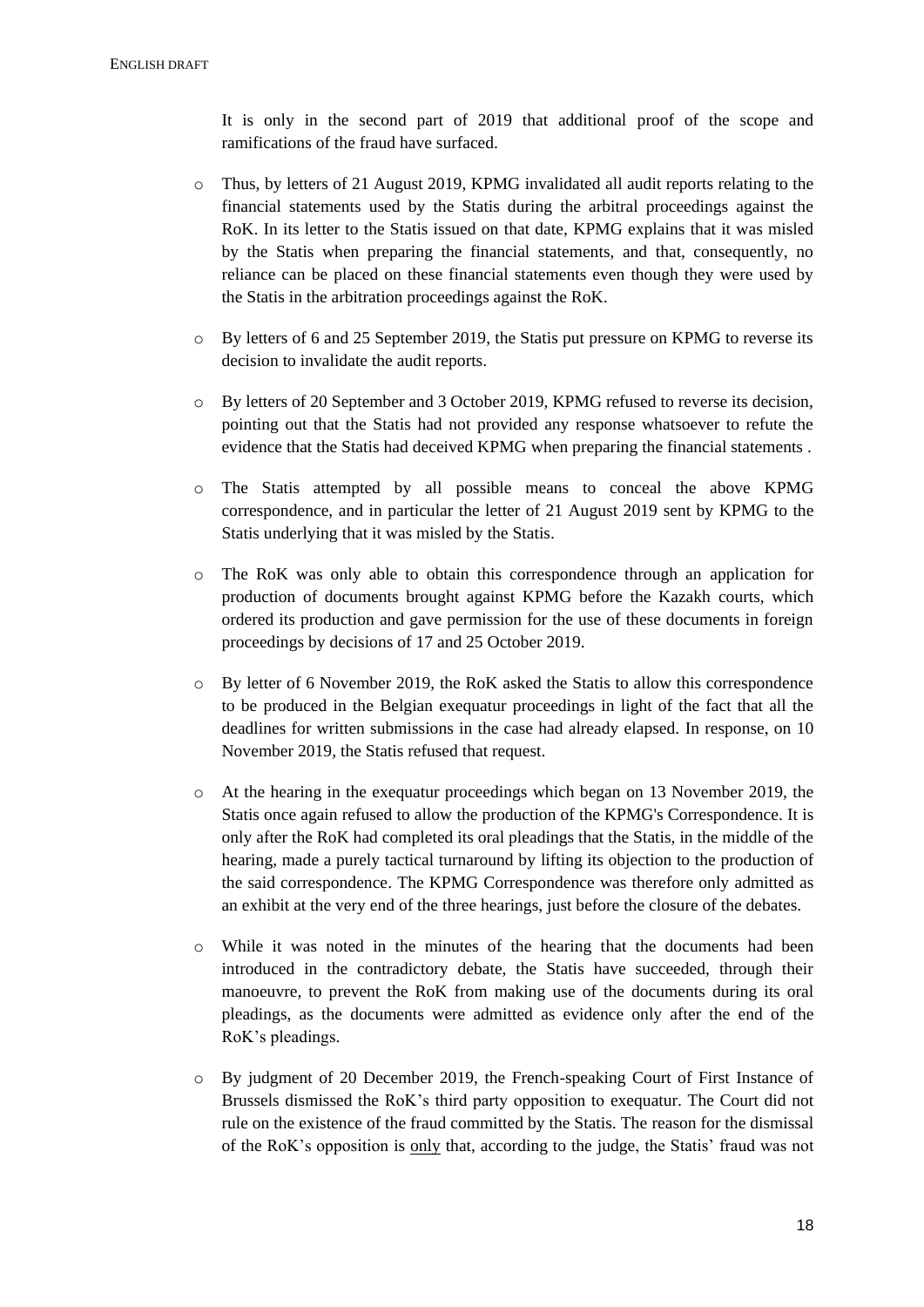the "determining cause"<sup>28</sup> for the calculation of part of the amount of damages awarded to Statis (relating to the value of the LPG plant) $^{29}$ . The Court of First Instance did not rule on the KPMG Correspondence, which is not even mentioned once in the judgment.

- o Consequently, the Court did not address either the argument that the fraud committed by the Statis evidenced by the KPMG Correspondence had an impact on the jurisdiction (or lack thereof) of the Arbitral Tribunal, on the lack of arbitrability of the dispute and on the lack of liability of the RoK (it is well established in the case law, when the investor is not in good faith (because of a fraud in relation to the investment), there is no protection from an investment treaty such as the Energy Charter Treaty).
- **44.** None of these facts have been disclosed by the Statis. In these circumstances, the Statis' portrayal of the matter of the KPMG Correspondence in paras. 28, 48-50 of their *ex parte* Petition is highly disingenuous and misleading.

## **3.3.1.2. False depiction of the reasons for the delays to the exequatur and garnishment proceedings**

**45.** The *ex parte* petition of the Statis is also highly misleading in the way that the Statis purport to explain the delays in the exequatur and garnishment proceedings.

The Statis allege in their *ex parte* petition that the RoK supposedly employs obstructive manoeuvres with the view to unduly "extend the proceedings" as long as possible and to render the proceedings overly complex $^{30}$ .

This is entirely incorrect. If the proceedings have become lengthier and more complex, this is due solely and entirely to the Statis' own conduct in the proceedings, both in relation to the exequatur of the arbitral award and in relation to the garnishment proceedings.

**46.** Starting with the **exequatur process**, it is essential to take note of the fact that initially, the Statis had sought to obtain exequatur and to enforce the arbitral awards before the English courts. Yet, by a judgment of 6 June 2017, the English High Court ruled that "*there is a*  sufficient prima facie case that the Award was obtained by fraud<sup>331</sup> (Judgment 6 June 2017, § 92). The English judge then ordered a full trial on the fraud, including witness testimony and cross-examination of witnesses orally before the court.

As a consequence of this decision, the Statis abandoned the exequatur proceedings in England to avoid a full trial of their fraud. Instead of appearing at this trial, they have created procedural chaos by seeking the exequatur of the arbitral award almost simultaneously in several other countries where they hope to obtain a more superficial examination of their fraud.

<sup>1</sup> <sup>28</sup> Informal translation of: "*la cause déterminante*".

<sup>&</sup>lt;sup>29</sup> This aspect of the judgment (amongst others) is currently the subject of an appeal (both before the Court of Appeal and the Court of Cassation as described above).

 $30$  Ex parte Petition, paras. 2, 3, 14, 36, 62-63 and 66-68.

<sup>31</sup> Informal translation of: [...]*.*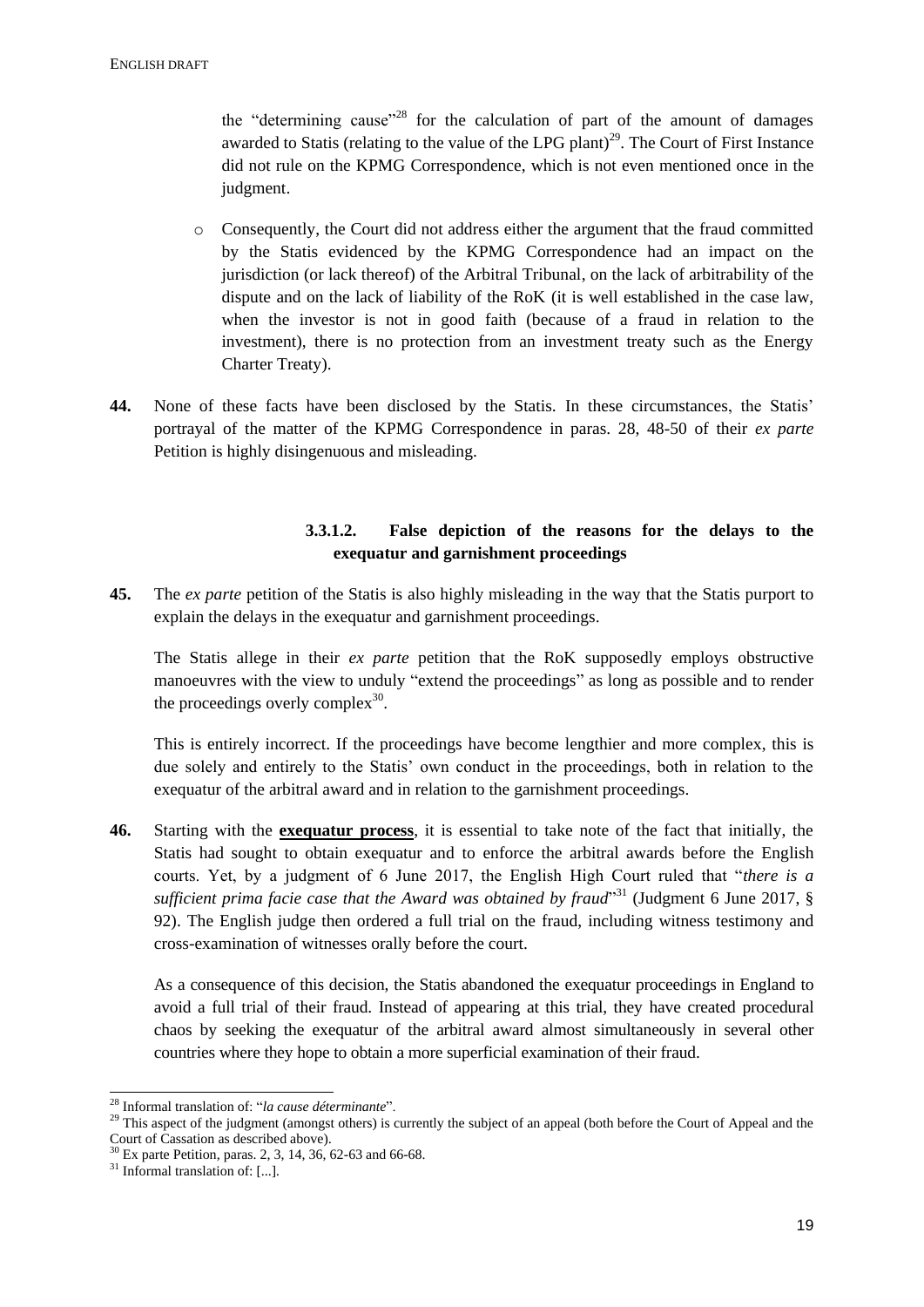Thus, shortly after the English judgment finding that there is a *prima facie* case of fraud, the Statis have started exequatur proceedings on 24 August 2017 in Luxembourg, on 26 September 2017 in the Netherlands, on 13 November 2017 in Belgium, and on 11 December 2017 in Italy.

In these circumstances, it is difficult to understand how the Statis can seriously assert that the RoK is causing delays and disruptions. If the Statis had been confident that the arbitral award is not compromised by the fraud, the normal response and easy path for them would have been to appear at the trial of this fraud in England which was scheduled for **October 2018**. The issue of the fraud would have been resolved by now, in light of the entire evidence and the cross-examination of witnesses.

The Statis can hardly complain that the RoK is seeking legitimately, in the other exequatur proceedings including in Belgium, to go to the bottom of the evidence on the fraud. Yet, as demonstrated above, the Statis are trying in the Belgian proceedings, like they have done in the other proceedings after they fled England, to suppress the consideration of the evidence of their fraud, including the KPMG correspondence.

**47.** The delays and increased complexity of the **garnishment proceedings** are also solely due to the attitude of the Statis themselves.

Indeed, the very same pattern has appeared. After the Dutch-speaking attachment judge referred the dispute about BNYM's debt to the English court in the Judgment of 25 May 2018, the Statis started by challenging the jurisdiction of the English court with the view to avoid or reduce the scope of the referral to the English court. While this challenge was rightfully rejected by judgment of the English court of 4 December 2018, this incident caused by the Statis caused a delay in the proceedings of about 9 months.

Following this judgment, the Statis accepted in explicit and plain terms that the dispute to be determined by the English courts was broad and not limited to the narrow issue of who are the contracting parties to the GCA:

*"We accept that [the English court] will deal with questions both of contract interpretation under the GCA and also the relationship between those parties, NBK, the fund and Kazakhstan (...) we're not seeking by any stretch to subvert the findings that you made in the judgment [the English Jurisdiction Judgment of 4 December 2018] on jurisdiction. We didn't appeal, that's over and done with. We certainly accept that we're before this court dealing with the issues along the lines that you formulated (...) we accept that there plainly has been a referral and we accept that it's the broader case in the sense that it's not just limited to the GCA (...) Your conclusion [in the English Jurisdiction Judgment] as to the referral were that [the Belgian court] didn't just refer the narrow interpretation question but that it also referred the nature of the relationship. You accepted [Kazakhstan and NBK]'s submissions that it went further than that and that it included how NBK, the fund and Kazakhstan worked."*<sup>32</sup> (emphasis added).

Having conceded this point, the Statis initially developed in full their case in the English proceedings, both through written submissions and through expert reports. They developed at length their Simulation Arguments in support of their case that, supposedly, the "true creditor"

<sup>1</sup>  $32$  Transcription of the hearing on 15 February 2019 in the English proceedings, p. 13 lines 15-18, p. 14 lines 19-24, p. 18 lines 9-11, p.17 lines 11-17. Informal translation of: [...].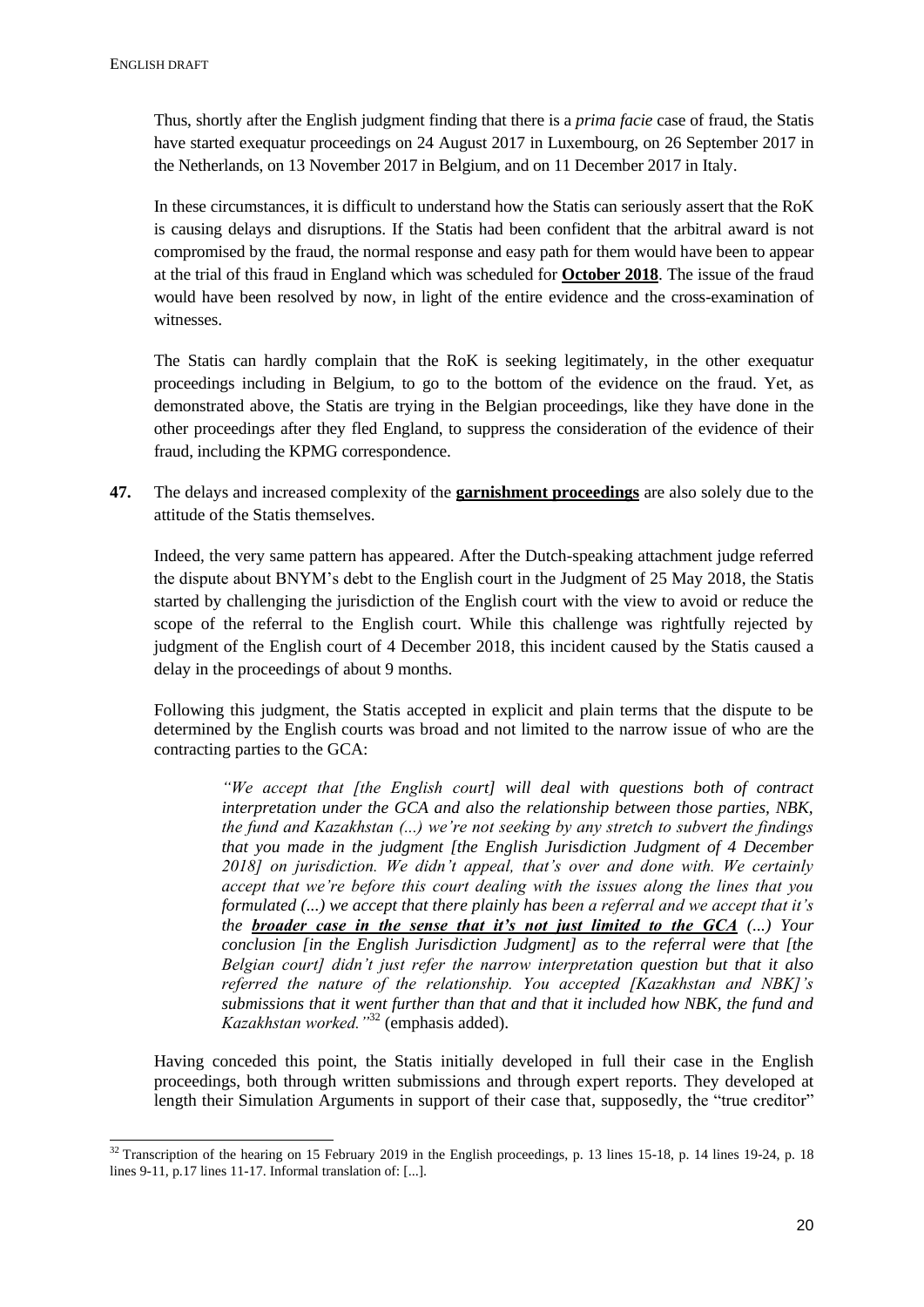of the debt of BNYM would be the RoK (and not NBK) (this is recorded in para 24 of the English Judgment on the merits).

However, just before the start of the hearing in London in March 2020, the Statis have once again changed their position. They must have realised that their case about simulation was untenable, and that it was bound to be rejected by the English judge of the merits. The Statis then did the same that they had already done in the exequatur proceedings: avoid at all costs that the English court rules on their flawed case of simulation. The Statis then purposefully avoided pleading orally their case on simulation.

This led the English judge to express his surprise regarding this change of attitude of the Statis. The Judge noted that while the Statis had advanced in writing a case of simulation/"sham trust", *"no such case was advanced either on the facts or in law. I cannot say why such a case was not advanced. The fact is that no such case was advanced either in fact or in law"* (§ 32 of the English Judgment on the merits).

The English judge therefore concluded that *"in circumstances where these allegations have not been advanced in this trial the court has necessarily considered the question as to whom BNYM owes the cash sums covered by the GCA on the factual basis that there has been no fraud, sham, simulation and pretence"<sup>33</sup>* (§ 46 of the English Judgment on the Merits).

The English Judge then invited the Belgian courts to draw the consequences of his judgment, including in respect of the *res judicata* effect relating to the finding that there is no fraud, sham, simulation or pretence. The Judge clarified that "*whether it is open to the Statis Parties to advance such arguments or whether they are estopped from advancing such arguments on the grounds of res judicata (as that principle is understood in Belgian law)*" while recalling that "*It is the principle of res judicata which brings (desirable) finality to proceedings*" <sup>34</sup> (§46 of the English Judgment on the merits).

The consequence of these manoeuvres of the Statis is that, once again, the resolution of the garnishment proceedings has been delayed. It will be for the Belgian courts to see through these manoeuvres and to dismiss the Statis' attempt to revive the Simulation Arguments that they have abandoned to pursue in England.

In light of the above, it is quite extraordinary for the Statis to pretend that the RoK has caused delays and complexities in the exequatur and garnishment proceedings. If the Statis had not developed a strategy consisting in trying to switch from one jurisdiction to another each time that they get into trouble, all the disputes between the parties would already have been resolved, both in respect of the fraud and in respect of the debt of BNYM. Of course, it means that the case would have been resolved in the RoK's favour, and this is the reason why the Statis have tried to obfuscate and delay the proceedings.

#### **3.2.3. Grounds for the setting aside of the Renewal Order**

**48.** The grounds for the setting aside of the Renewal Order are as follows:

<sup>1</sup>  $33$  Informal translation of: [...].

<sup>34</sup> Informal translation of: [...].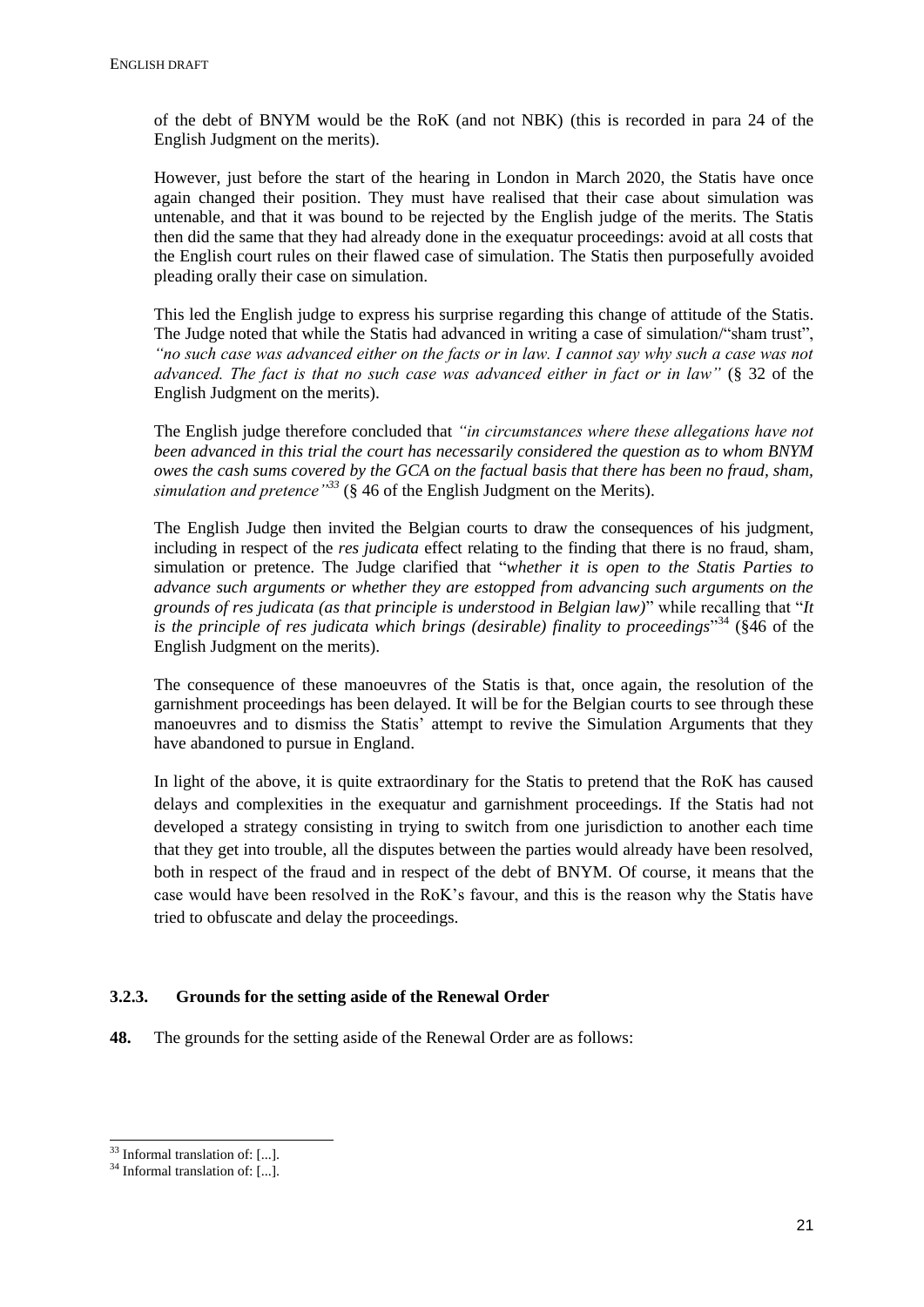- The Statis' failure to disclose material facts constitute a breach of the duty of full disclosure in *ex parte* proceedings, which is in itself a sufficient reason to set aside the Renewal Order (**Ground 1**);
- The Statis' deceit of the attachment judge resulted in the Renewal Order being rendered in contradiction with the *res judicata* effect of the English Judgment on the merits (**Ground 2**);
- The Statis' deceit resulted in the Renewal Order being rendered without the ordinary law requirements for a conservatory garnishment being met (**Ground 3**).;
- The Renewal Decision must be set aside in view of the fundamentally changed circumstances that have occurred since the Prior Garnishment Order was granted (**Ground 4**).

## **3.3.2.1. The Statis' failure to disclose material facts is a breach of the duty of full disclosure in** *ex parte* **proceedings (Ground 1)**

**49.** It is well established in procedural law that the party who brings a petition on an *ex parte* basis has the positive duty to disclose to the court all the relevant information and documents that could have an influence on the decision of the court. It is not allowed for such a party to conceal information that is relevant and material to the case<sup>35</sup>.

E. DIRIX expresses the application principles as follows in the context of *ex parte* applications for attachment:

*"The petition must contain all the elements that must allow the legal conditions for the attachment to be checked and that allow the debtor to present his defence (Attachment Order Antwerp 23 April 1992, RW 1992-93, 265) (...) The applicant must correctly inform the attachments judge and, for example, must also mention the possible defences. From this point of view, the applicant must also state whether a similar application has already been submitted for the same claim (see for this 'full disclosure' principle (liberal translation [...]) in the Netherlands: (...)"* <sup>36</sup> (emphasis added)*.*

This obligation of full disclosure finds its basis in the duty of loyalty in the conduct of proceedings and in the right to a fair trial under Article 6 of the ECHR. These rules are breached when, for instance, a claimant purposefully omits to inform the court of the fact that he has already brought other proceedings (*ex parte* or *inter partes*) that are relevant in the matter, or when the claimant conceals important information in the case  $37$ .

<sup>1</sup> <sup>35</sup> Civ. Ghent (Pres.), 29 November 1991, *TGR*, 1992, n°7, p. 13; Brussels, 14 March 2000, *JT,* 2001, p. 337, obs. L. Van Bunnen; Antwerp 2013/AR/2797, 30 April 2014, *IRDI* 2014, afl. 4, 654, noot NEEFS, K: "*The substantive criterion appears to be that the applicant's obligation to provide information extends to all the elements which are decisive for the assessment of the measure claimed. (...) According to the case-law, this includes relevant procedures previously conducted and/or pending between the parties, as well as relevant correspondence. Judgments in Belgian and foreign proceedings against third parties may also be relevant, e.g. when they have an impact on the assessment of the apparent validity of, or infringement of, the invoked right. In my opinion, it is best to also submit or mention a previous request for seizure of counterfeit goods against the same party*".

<sup>36</sup> E. Dirix, *Beslag*, APR , 2018 at page 280 (n°362), informal translation of: [...].*;* See also p. 262 (last paragraph) of the same book: "*If, in the course of the proceedings, the creditor has unilaterally concealed certain information from the judge of attachments, this gives rise to his liability (Brussels, 28 October 1996, JT 1997, 348*)".

<sup>37</sup> See H. Boularbah, *Requête unilatérale et inversion du contentieux*, Larcier, para. 725 to 727.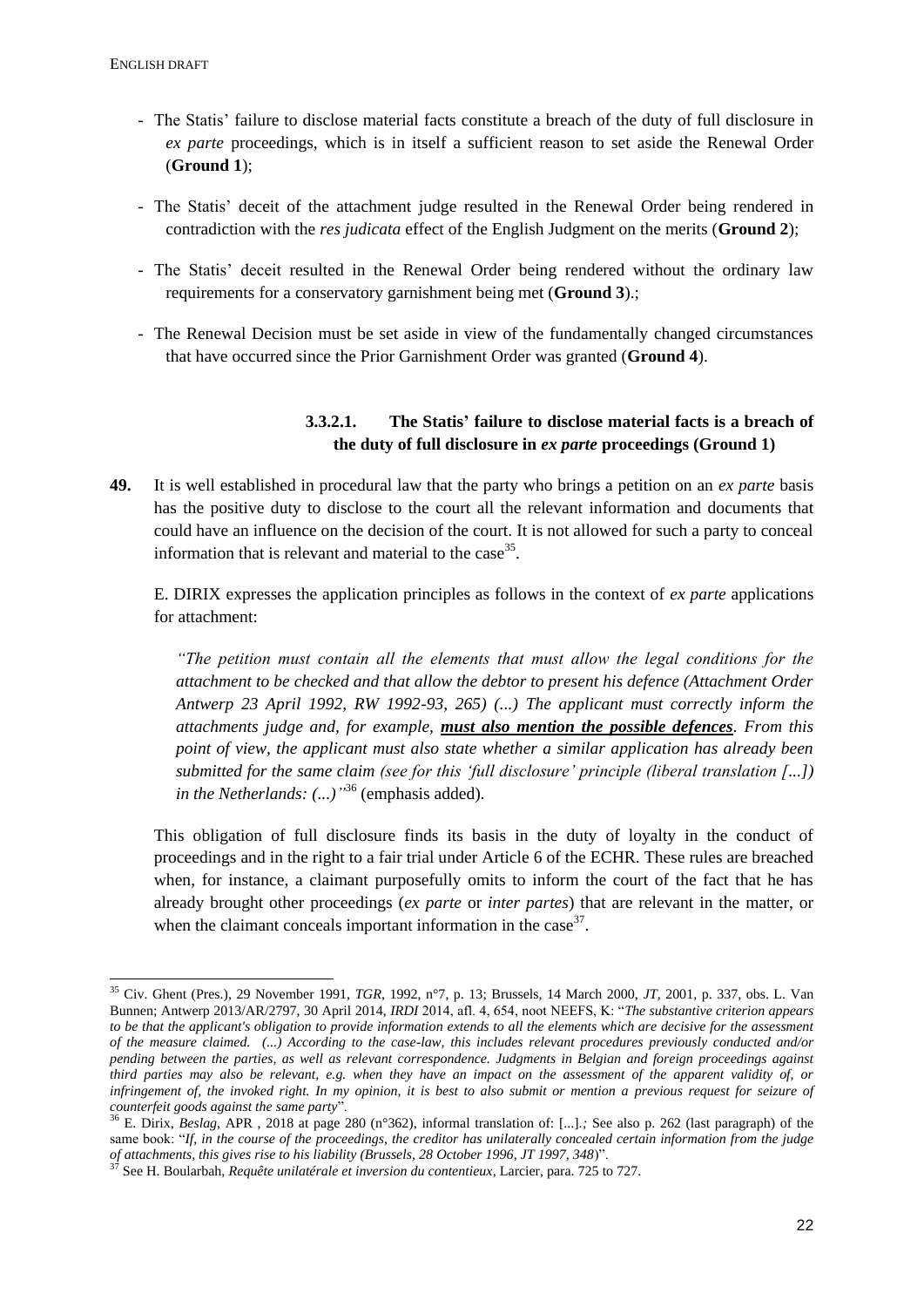1

The deliberate failure to properly inform the court can also be considered as procedural fraud under Belgian law<sup>38</sup>.

**50.** In the present case, the Statis have manifestly breached the obligation of full disclosure when filing their *ex parte* application for the renewal of the garnishment. As explained above, they have hidden from the attachment court the existence of various judicial decisions and findings that had a direct bearing on the issue of renewal of the garnishment, and they have also made false and misleading allegations about the facts of the case and the reasons for the delays in the proceedings.

This last point is obviously important as in the context of a request for renewal of an attachment that has already been into place for three years, the applicant has the duty not to mislead the attachment judge about the reasons why the proceedings are still ongoing at the end of this period.

**51.** The failure to respect the obligation of full disclosure is penalized by the immediate lifting of the  $ex$  *parte* measure<sup>39</sup>.

## **3.3.2.2. The Renewal Order was rendered in contradiction to the**  *res judicata* **of the English Judgment on the merits (Ground 2)**

**52.** As explained above, when an application for the renewal of a garnishment is made, the attachment judge must investigate whether the conditions for a conservatory garnishment are still met at the moment of the renewal.

In his assessment, the attachment judge is not bound by the *res judicata* of the original order permitting the attachment, especially where there are changed circumstances. On the other hand, the attachment judge **is** bound by the *res judicata* effect of other decisions that have been handed down in the meantime by the **judge on the merits** between the same parties in the same capacity and in relation to the same cause (article 23 BJC).

**53.** In the present case, unbeknownst to the attachment judge, the judge on the merits had determined the issue of BNYM's debt and legal relationship between the parties by way of the English Judgment on the merits of 22 April 2020.

As explained above, this Judgment held that the garnishee (BNYM) owes no debt to the garnished-debtor (the RoK).

<sup>38</sup> This is well established in case law. For instance, the Court of Appeal of Antwerp ruled that: "*All parties to the proceedings are expected to participate in the search for the truth in an <i>honest, correct and fair manner*; ... that the *aggrieved party is also under an obligation to enlighten the judge in a serious, honest and sincere manner; that the manner in which [Ms. X] treated [this obligation] can only be characterized as personal fraud in order to obtain greater compensation than she was entitled to receive*", Antwerp, 19 December 1986, *Pas.,* II, 1987, pp. 57 et ss. Original text: "*Overwegende dat van alle procespartijen wordt verwacht dat ze op eerlijke, correcte en faire wijze medewerken aan het zoeken naar de waarheid; dat deze verplichting niet alleen rust op het openbaar ministerie of op de rechter, maar ook dat de benadeelde de rechter degelijk, eerlijk en oprecht voor te lichten ; dat de wijze waarop [Van C] ten deze gehandeld heeft niet anders kan worden bestempeld dan als een persoonlijk bedrog ten einde meer schadevergoeding te bekomen dan waar ze recht op had*".

<sup>&</sup>lt;sup>39</sup> Attachments judge Antwerp, 23 April 1992, *R.W.* 1992-1993, p. 265; Commercial Court Brussels (president), 6 march 1995, Mediaforum, 1995-4, p. B55; See also H. Boularbah, op. cit., para 728; See also Voorz. Kh. Antwerpen 12 september 2013, *RABG* 2013, 1 399 (the sanction was *inter alia* the annulment of the authorization for the attachment). The judge indicated that it is not sufficient/appropriate to subsequently rectify and/or minimize certain facts in the context of the thirdparty opposition. This decision was confirmed on appeal (Antwerp 2013/AR/2797, 30 April 2014, IRDI 2014, afl. 4, 654, noot NEEFS, K).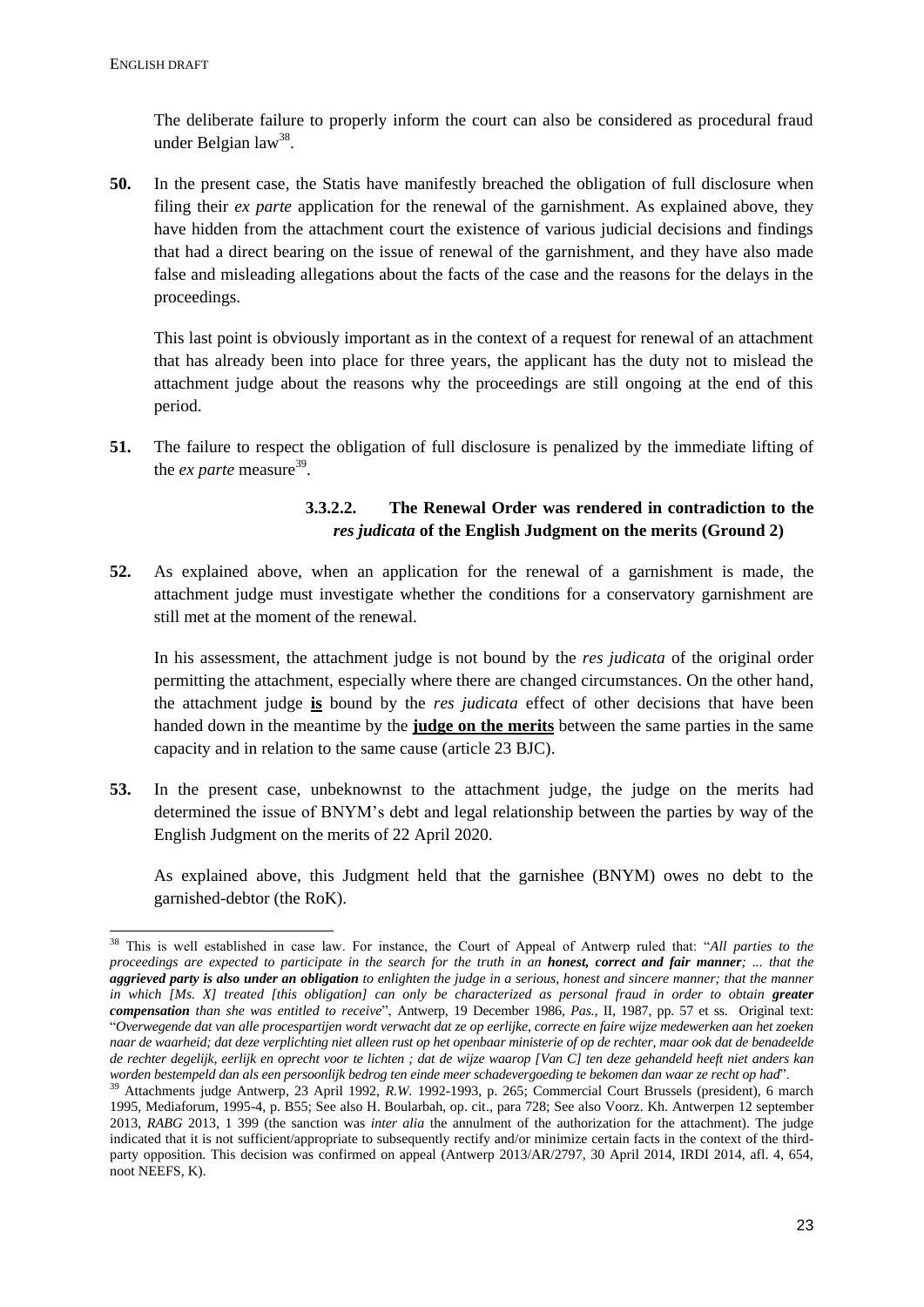This finding has the inevitable consequence that the renewed garnishment constitutes an illegal fourth-party garnishment on assets owed to an independent legal entity, the NBK.

**54.** The findings of the English Judgment on the merits of 22 April 2020 have binding *res judicata* effect on any court in subsequent proceedings, including the attachment judge in the context of a request for renewal of the garnishment.

Yet, the Statis did not see the need to duly inform the Attachment Judge of the relevant findings made in the English Judgment on the merits.

As a consequence, the attachment judge unwittingly permitted the renewal in contradiction with this *res judicata* of the English Judgment.

**55.** The contradiction with the English judgment is not limited to the finding that no debt is due to the RoK. The English judge also specifically decided that the debt is due solely **to NBK**, and that NBK **is the central bank of Kazakhstan**.

The English judge noted, in this respect, that NBK *"is not a minor entity or functionary but an independent central bank"* <sup>40</sup> *(*English Judgment on the merits, §87; see also §§ 8 and 108). And the English judge specifically ruled that, irrespective of who is the beneficiary/ owner of the National Fund, the right to the USD 530 Million is the **exclusive right of NBK as the central bank of Kazakhstan**:

> *"Whatever ownership rights the Republic has in Kazakh law to the National Fund, whether as legal owner or beneficial owner or simply as owner, they do not in English law (just as in Kazakh law) confer on the Republic a right to claim the cash, the debt owed by BNYM, from BNYM. IN the AIG case Aikens J. said much the same: 'There is no relationship of debtor and creditor between them. The fact that Kazakhstan may, ultimately, have a beneficial interest in the money represented in the cash accounts cannot, in my view, create such a relationship"<sup>41</sup>* (English Judgment on the merits, §108).

From the moment that it has been judicially decided, by the judge of the merits, that the debt of the garnishee is owed to a foreign central bank, this necessarily implies, as a matter of public international law (and indeed Belgian domestic law), that the assets are protected by the specific immunity of assets owned or simply **held** by foreign central banks.

This protection finds its basis in customary international law and also in article 1412*quater* JC. The latter subjects the attachment of assets owned or held by foreign central banks to a special prior permission from the attachment judge, and to very strict conditions<sup>42</sup>. However, this would

<sup>1</sup> <sup>40</sup> Informal translation of: [...].

 $41$  Sworn translation of: [...].

<sup>&</sup>lt;sup>42</sup> The Court of Cassation has recently confirmed:

<sup>&</sup>quot;*It follows from the principle that assets held or managed by a foreign central bank are exempt from attachment that the prior authorization of the attachments judge constitutes a substantial formality and that the defect resulting from its default cannot be covered. The judgment, which considers that the lack of prior authorization from the attachment judge is not likely to invalidate the attachment does not legally justify its decision*" <sup>42</sup> (emphasis added) (Fr: "*Il résulte du principe de l'insaisissabilité des avoirs détenus ou gérés par une banque centrale étrangère que l'autorisation préalable du juge des saisies constitue une formalité substantielle et que le vice résultant de son défaut ne peut être couvert. L'arrêt, qui considère que l'absence d'autorisation préalable du juge des saisies n'est pas de nature à invalider la saisie ne justifie pas légalement sa décision.*"). (Cass. 20 December 2019[, www.cass.be\)](http://www.cass.be/).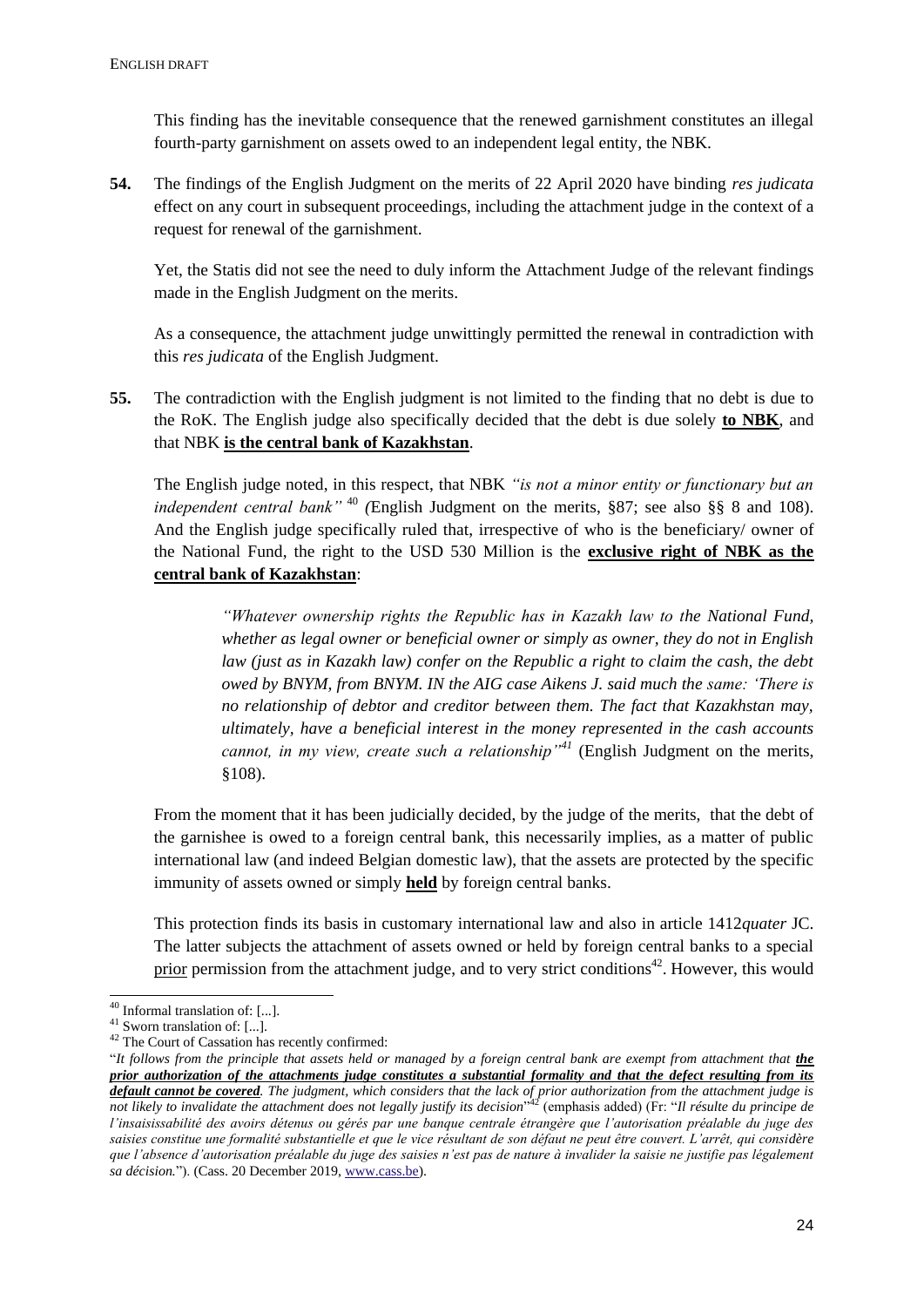constitute a new attachment that could not be requested under the guise of a mere renewal of an existing attachment against another legal entity.

The Statis pretend in their *ex parte* petition that there would be no need for the attachment judge to investigate whether the garnished assets are protected by immunity (para. 4 of their petition). The Statis do not even mention article 1412*quater* JC in their entire Petition. Yet, in light of the findings made in the English judgment on the merits, the Statis had the obligation to raise the matter with the attachment judge, and they had the obligation to seek the permission of the attachment judge to attach assets held by a foreign central bank if they wanted to renew the garnishment.

**56.** The only reason advanced by the Statis to justify why the attachment judge did not need to be bothered with the rules on immunity is that, supposedly, the matter would already have been addressed in the Prior Garnishment Order of 11 October 2017 and in the Judgment of 25 May 2018, and these decisions would have *res judicata* effect on the subject.

This is, however, entirely incorrect.

As explained above, when considering an application for the renewal of a conservatory garnishment, the attachment judge must investigate whether the conditions for the garnishment are still satisfied at the time of the renewal. The original decision does not have a *res judicata* effect that precludes this investigation (as explained above). This is all the more so when there is a change of circumstances. Yet in the present case there is a manifest change of circumstances, namely the finding in the English Judgment that the sum of USD 530 Million is owed to NBK by BNYM and held by a foreign central bank.

In the present case, if not for the failure to disclose of the Statis, such an investigation regarding the immunity of assets held by foreign central banks would most certainly have taken place. And this investigation would inevitably have led to the rejection of the renewal of the garnishment on the basis of the combination of (i) the findings made in the English judgment, and (ii) the rules of immunity of assets held by foreign central banks in customary international law and in article 1412*quater* JC.

**57.** By consequence, the Renewal Order must be set aside.

# **3.3.2.3. The Renewal Order was rendered without the ordinary law requirements for a conservatory garnishment being met (Ground 3)**

- **58.** Pursuant to article 1415 BJC, the ordinary law requirements for any conservatory garnishment, and thus for any subsequent renewal, are that:
	- o There must be urgency; and
	- o The creditor must dispose of a claim which is certain, fixed, due and payable.

These requirements were not met at the time of the *ex parte* petition for the renewal of the garnishment, as is demonstrated below.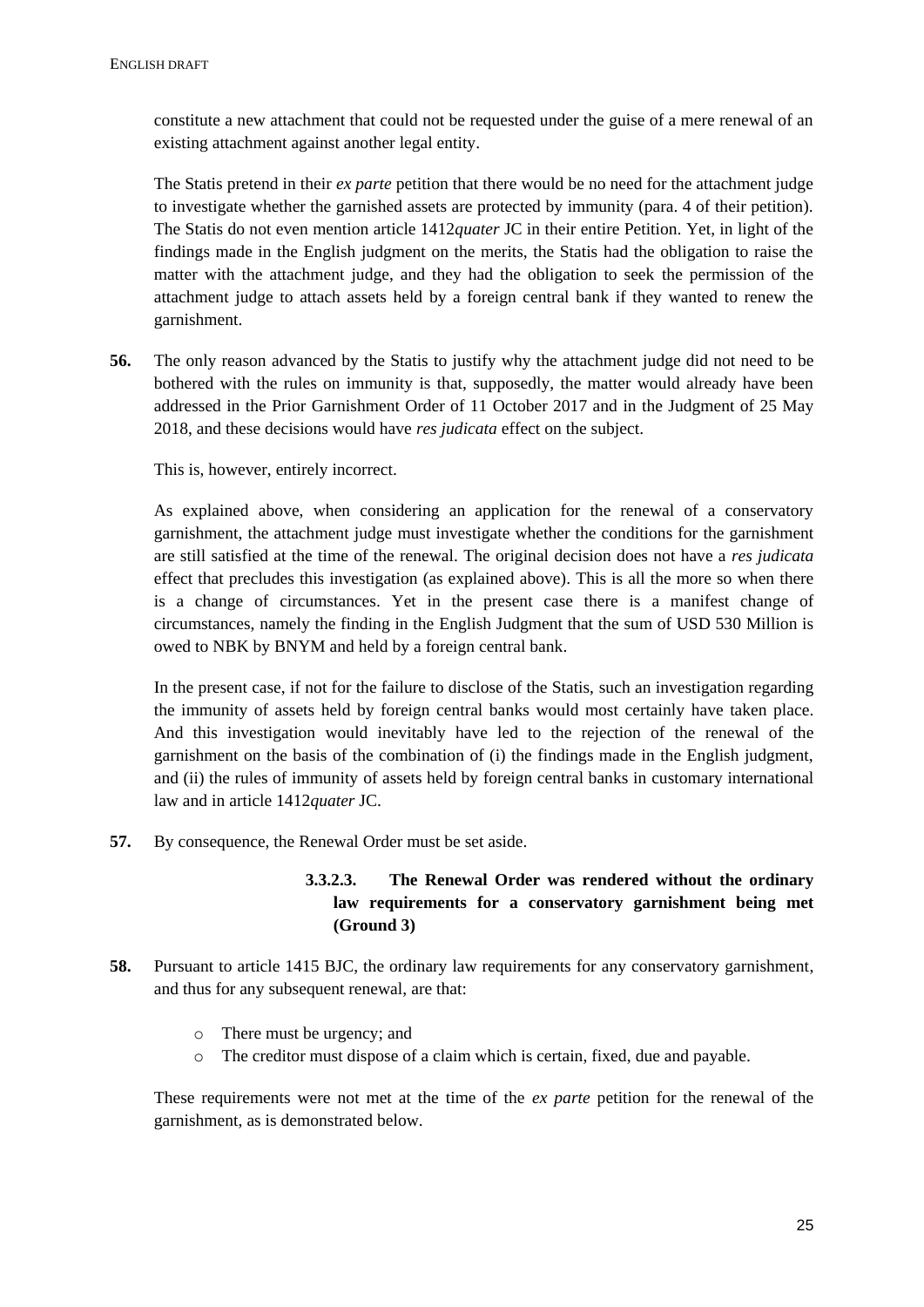1

### **i. Lack of urgency**

**59.** A conservatory garnishment is only possible in case of urgency. This condition also applies to the renewal of the garnishment.

The case law of the Court of Cassation defines urgency as follows:

*"Urgency within the meaning of this provision occurs when the creditor may seriously fear that the recovery of his claim will be jeopardised because from*  the circumstances it appears that the debtor's solvency is threatened<sup>''43</sup>.

This means that it is required that the solvency of the debtor is compromised to the effect that future recovery of the claim would be at risk $44$ .

- **60.** In support of their argument that there is urgency, the Statis invoke the following six elements:
	- A. The Prior Garnishment Order and the Judgment of 25 May 2018;
	- B. The RoK's refusal to comply with the Award and its decision to exercise its legal right to oppose the enforcement of the Award;
	- C. The fear that the RoK will move its assets to other countries;
	- D. The lack of financial resources of the Statis;
	- E. The alleged pressure put on BNYM; and
	- F. The Exequatur Judgment of 20 December 2019.

As will be demonstrated in the following paragraphs, none of these six elements in fact justifies the urgency.

## *A. The Prior Garnishment Order and the Decision of 25 May 2018 do not absolve the Statis from the requirement to prove urgency*

**61.** The Statis' first argument in relation to urgency is that the Prior Garnishment Order and the Decision of 25 May 2018 have considered that there was urgency at the time (respectively in September 2017 and May 2018).

Yet, as already noted, when making the assessment of whether there are "well-founded reasons" for the renewal of the garnishment, the attachment judge must perform his own investigation of the urgency requirement, and he is not bound by previous decisions by the attachment judge in that regard.

Therefore, the Statis' reliance on prior decisions of the attachment judge to establish the required urgency at the moment of their petition for the renewal does not hold.

Moreover, there has been a drastic change of circumstances since September 2017 and May 2018. As explained above, in the meantime, the Statis have created a number of incidents before the judge of the merits, and they have purposefully obstructed the resolution of the dispute with

<sup>&</sup>lt;sup>43</sup> Cass., 23 december 2010, C.09.0441.F, p. 5.' Informal translation of: "*Il y a célérité au sens de cette disposition lorsque le créancier peut sérieusement redouter la mise en péril du recouvrement de sa créance en raison de circonstances faisant apparaître que la solvabilité du débiteur est menacée* »).

<sup>44</sup> E. Dirix and K. Boerckx, *Beslag,* APR, Mechelen, Kluwer, 2010, n° 449; See Supreme Court 23 December 2010, *Arr. Cass.,* 2010, 12, 3091; Cass. 17 February 2005, *Arr. Cass.,* 2005, 2, 396.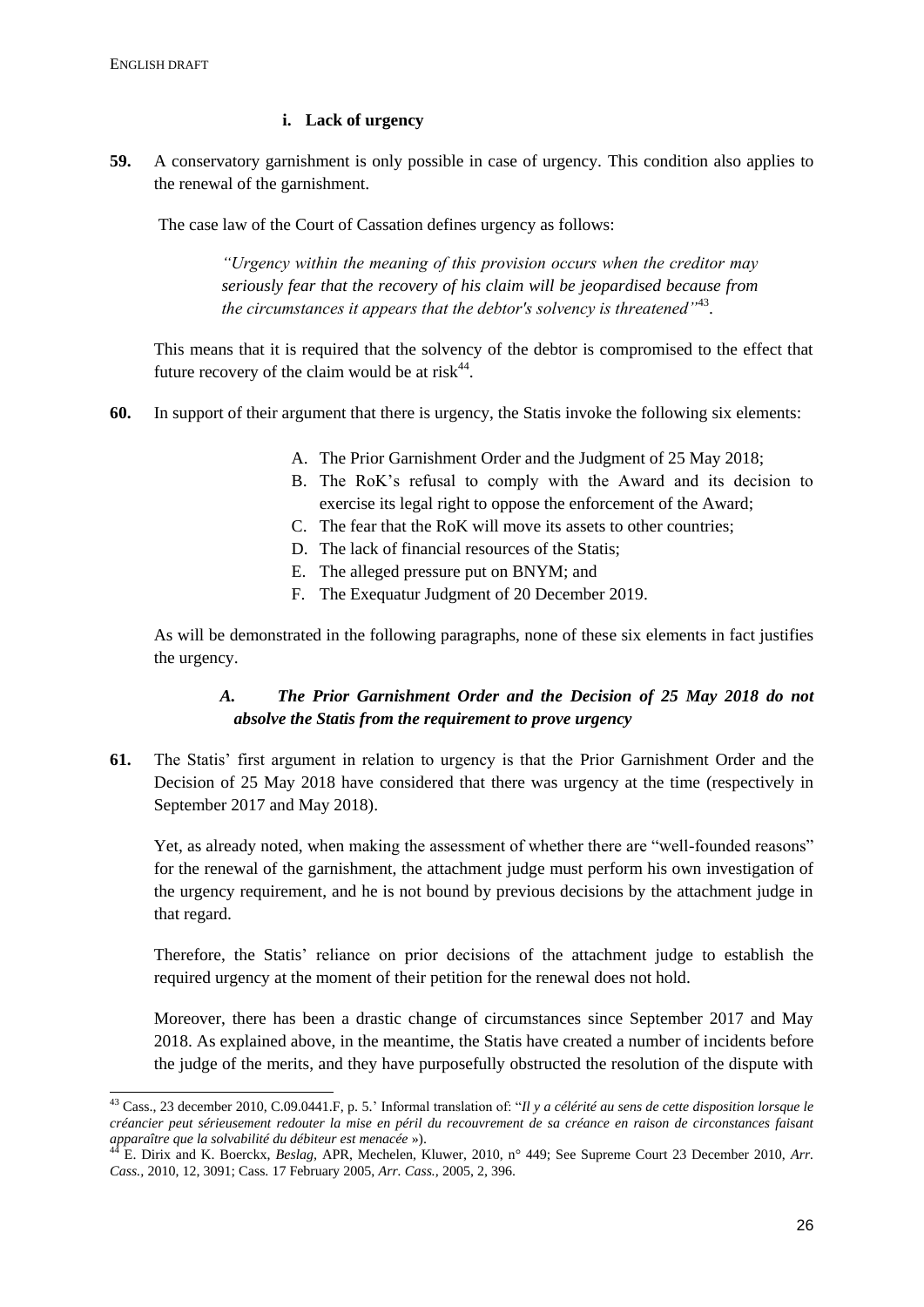respect to BNYM's debt. This is the sole reason why the dispute in this respect is still ongoing more than three years after the garnishment order was given. The Statis are therefore entirely responsible for the delays, and they cannot claim that there is any urgency requiring to maintain and renew the garnishment order.

# *B. The urgency cannot be based on the RoK's decision to exercise its legal right to oppose enforcement of the Arbitral Award*

**62.** According to the Statis, the condition of urgency would be met because the RoK has refused to voluntarily pay the alleged debts resulting from the Award and has resisted the enforcement of the Award in foreign jurisdictions.

Yet, as it is well established in case law and legal doctrine, the urgency cannot be inferred from the mere fact that the debtor does not recognise the debt and exercises its right of defence<sup>45</sup>. In other words, the mere fact that there is a "delay in payment" or that the debtor does not recognize the debt, does not suffice to give rise to "urgency"<sup>46</sup>. Consequently, one cannot hold it against the RoK that it is exercising its legal rights in the jurisdictions where the Stati Parties levied a garnishment against it.

Moreover, once again, the sole reason why the issue of the validity of the Arbitral Award has not been finally resolved at this stage is that (i) after the English courts have ordered in June 2017 to hold a full trial of the fraud, the Statis have abandoned these proceedings to seek enforcement of the fraudulent Award in other countries including Belgium, hoping that the courts would conduct a more superficial analysis of the Award there, and (ii) the Statis have subsequently, in both the Belgian proceedings and other proceedings, resisted the consideration by the courts of the new evidence of the fraud arising from the KPMG Correspondence.

Thus, if the Statis had not objected to the introduction of the KPMG Correspondence in the Belgian exequatur proceedings, the Belgian court of first instance would have addressed this matter in its judgment of 20 December 2019. Yet, as a consequence of the manoeuvres of the Statis (described above), the matter has not been addressed at all in this judgment.

In these circumstances, the RoK cannot be accused of "frustration" or "obstruction" in the various enforcement proceedings. The RoK is exercising its fundamental rights of defence. And if there are delays and complexities in the proceedings, this is due solely to the Statis own attitude.

**63.** The Statis try to undermine the RoK's legitimate interest to pursue the proceedings by saying that the fraud argument of RoK "*was not granted*" in the exequatur judgment of 20 December 2019 nor by the Swedish court at the seat of the arbitration (*ex parte* Petition, § 62).

Such assertion is wrong. The Statis themselves have conceded during a hearing in the exequatur proceedings in England that the Swedish courts have not made a decision on the fraud $4^7$ .

-

<sup>45</sup> Attachment judge Kortrijk, 25 January 1973, *Rec.gén.enr.not* 1977, n° 22, 200; E. DIRIX and K. BROECKX, *Beslag*¸ APR, Mechelen, Kluwer, 2010, nr. 450.

<sup>46</sup> E. Dirix, *Beslag*, APR, Mechelen, 2018, 270.

<sup>47</sup> Hearing Transcript in the exequatur proceedings in the UK, Day 1, February 2017, p. 99: *"So my Lord, if I can turn to estoppel, and perhaps I can start with some common ground. I accept that the Swedish decision does not decide whether the Perkwood management fee and the transfer pricing and so on and so forth was a fraud or not. I accept it did not decide that.*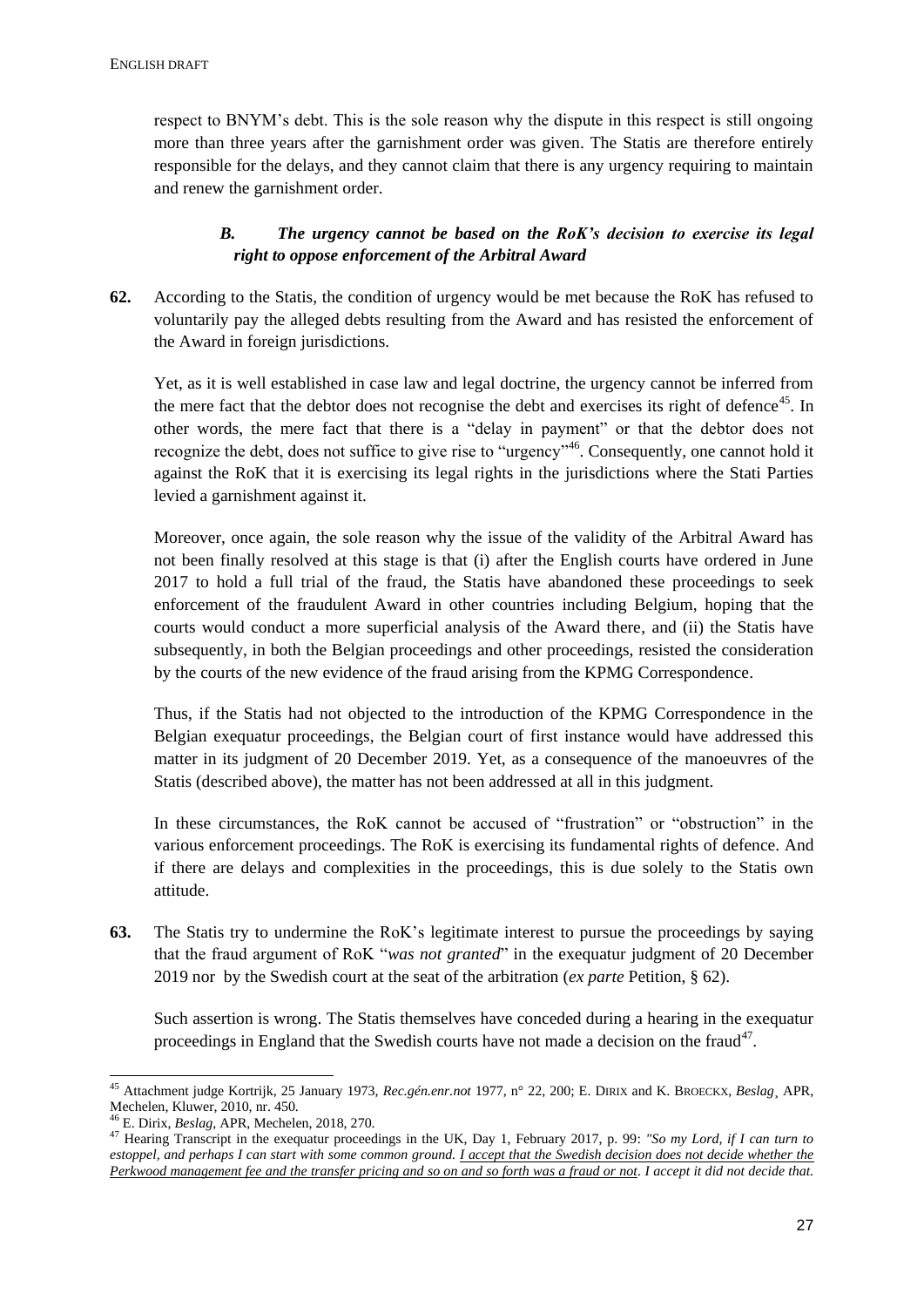-

The Belgian courts, as indicated, have neither ruled on the new evidence of the fraud (KPMG Correspondence) nor on its impact on the validity of the Arbitral Award (see further below).

# *C. The urgency cannot be inferred from the Statis' unsubstantiated allegations of alleged nefarious actions from the RoK*

**64.** The Statis also assert that the urgency would be justified by the risk of nefarious actions from the RoK or even by a threat to RoK's solvency. They contend as follows:

> *"The Statis fear (worse still, find) that Kazakhstan will do everything to move assets to other countries (or back to Kazakhstan), to make it impossible to freeze goods that are (i) not covered by any other immunity, and (ii) are sufficient to cover the substantial claim of more than USD 500 million"*  (Statis' Petition, §64).

This argument once again fails the urgency test.

First, the Statis' allegations are entirely unsubstantiated. While they bear the burden of proof of their allegation that the RoK organizes its insolvency, they do not bring any proof whatsoever. The only indication that they raise , is that the RoK would have supposedly attempted to move assets of the NFRK in September 2017, which is said to be "proven" by correspondence that has been disclosed by BNYM in the English proceedings. Yet, when looking at that correspondence, it appears that **NBK** (not the RoK), as a result of the unlawful attachments previously carried out by the Statis abroad (in particular in Sweden, the Netherlands and Luxembourg), sought legitimately to protect the assets of the NFRK against any further unlawful garnishment from the Statis. Moreover, it appears that **NBK's** supposed "behaviour" has not been kept secret from BNYM. The latter declared, with full knowledge of the facts, that there was no financial fraud and also recognised internally that NBK adopted a cautious approach $48$ .

Second, in any event, these allegations do not start to establish that there would be a risk of insolvency of the State of Kazakhstan, an allegation which would of course be totally fictitious. Even if it was correct that RoK moved its assets – which is neither the case nor proven – this would not threaten RoK's solvency.

Third, this argument holds even less ground when considering that there is approximately 5.92 billion  $\text{USD}^{49}$  of assets attached worldwide for the purpose of the enforcement of the Award.

*I also accept that the Swedish decision was focused on Swedish public policy, which is not English public policy. I say there is not a material difference and I'll come on to that later, but I accept that as a point."* Informal translation of [...].

<sup>48</sup> In particular BNYM declared "*There are some court orders against the assets of the Republic of Kazakhstan, and NBK (and their legal advisors) believe that a prudent approach is to move assets*".

 $49$  Latest information available according to the Decision of the District Court of Columbia in the United States of 13 November 2018, with docket no. 1:14-cv-01638-ABJ.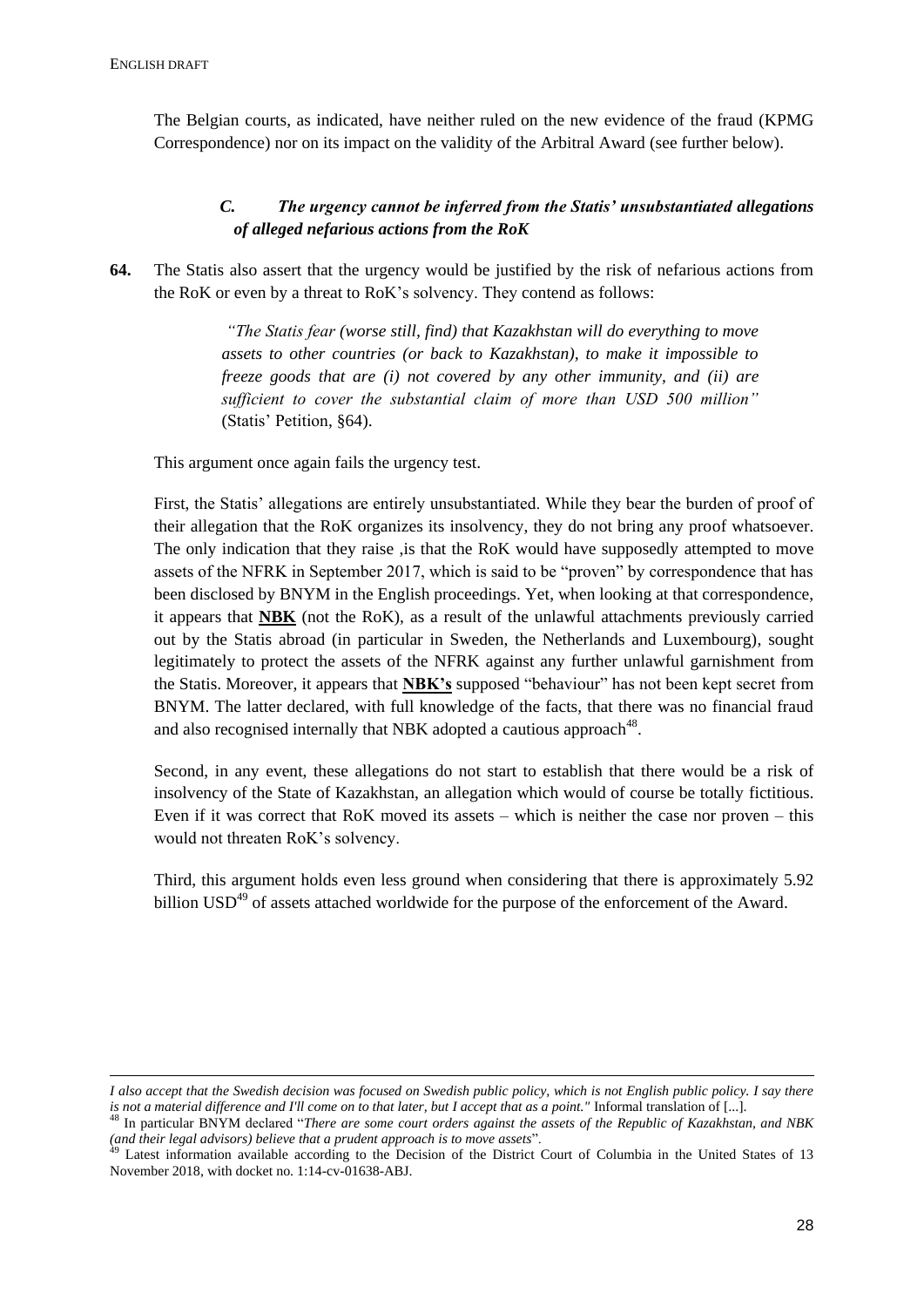1

# *D. The urgency cannot be inferred from the Statis' alleged lack of financial resources to pursue the proceedings*

**65.** The Statis also assert that they are in an *"unfair"* position since they "*do not dispose of unlimited financial resources*" and *"there will be a moment in time when the party who finances them pulls the plug*" (Statis' Petition, §67).

These allegations are plainly false. The enormous financial means of the Statis, accumulated through various opaque and illicit schemes, are apparent from court judgments against the Statis, and also from the results of criminal investigations conducted in various countries in relation to the illegal activities of the Statis. In addition, the Statis have now been forced to admit that they do have financial funding for the proceedings before the Belgian Courts from one of the largest publicly traded providers of litigation funding<sup>50</sup>.

## *E. The urgency cannot be inferred from alleged pressure on BNYM*

**66.** The Statis also allege that the urgency would be justified by the pressure that the RoK and NBK would have supposedly exercised on BNYM (Statis' Petition, §69). The Statis refer (i) to the letters that NBK and RoK sent to BNYM after the Judgment of 25 May 2018; and (ii) to NBK's claim for repayment and for damages filed against BNYM in the Part 7 Proceedings.

These arguments must be rejected.

It is plainly wrong to assert that the RoK (or NBK) has exercised any pressure on BNYM<sup>51</sup>. The correspondence that the Statis invoke do not establish any such pressure. It was normal for the RoK to respond to BNYM's letter after the Judgment of 25 May 2018 with the comment that, as it appears from the explicit terms of the Judgment of 25 May 2018, the Belgian judge did not give permission to garnish the assets held by NBK with BNYM (**stuk 1.11**).

BNYM itself does not complain about having been the subject of any pressure.

Likewise, in the opposition proceedings against the conversion of the conservatory garnishment into an executory garnishment, the attachment judge of the Brussels French-speaking court of first instance already noted, in the Judgment of 28 June 2019, that *if there has been any pressure, it should be noted that it has not had any effect on BNYM since it has maintained the freezing of the assets garnished in its hands since October 2017 and has reiterated its intention not to divest itself of these assets"*<sup>52</sup> (**stuk 1.27**, §41). The same judge also noted that the claim for damages cannot be considered as improper pressure on BNYM as it was instituted by NBK

<sup>&</sup>lt;sup>50</sup> Reference is made to the disclosure in the UK proceedings of its funding by Griswold Investments LLC, an affiliate of one of the largest publicly traded provider of litigation finance.

<sup>&</sup>lt;sup>51</sup> On the contrary, it was the Statis that do not refrain from exercising undue pressure on BNYM. For instance, by way two letters dated 18 and 19 October 2017 in the parallel attachment proceedings in the Netherlands, the Statis' counsel pressured BNYM to review its statement that it was not indebted to the RoK. After this pressure, BNYM changed the stance that it had taken 15 days earlier in a of 13 October 2017 concerning the same legal relationship and the same assets. Subsequently, also in the Belgian attachment proceedings, BNYM suddenly maintained that there were purported "*uncertainties*" regarding the existence of a debt owed by BNYM to the RoK.

<sup>52</sup> Informal translation of: *"en tout état de cause si des pressions ont eu lieu, il y a lieu de relever qu'elles n'ont pas eu d'effet sur BNYM puisqu'elle a maintenu le blocage des actifs saisis entre ses mains depuis le mois d'octobre 2017 et qu'elle a réitéré son intention de ne pas se dessaisir de ces avoirs".*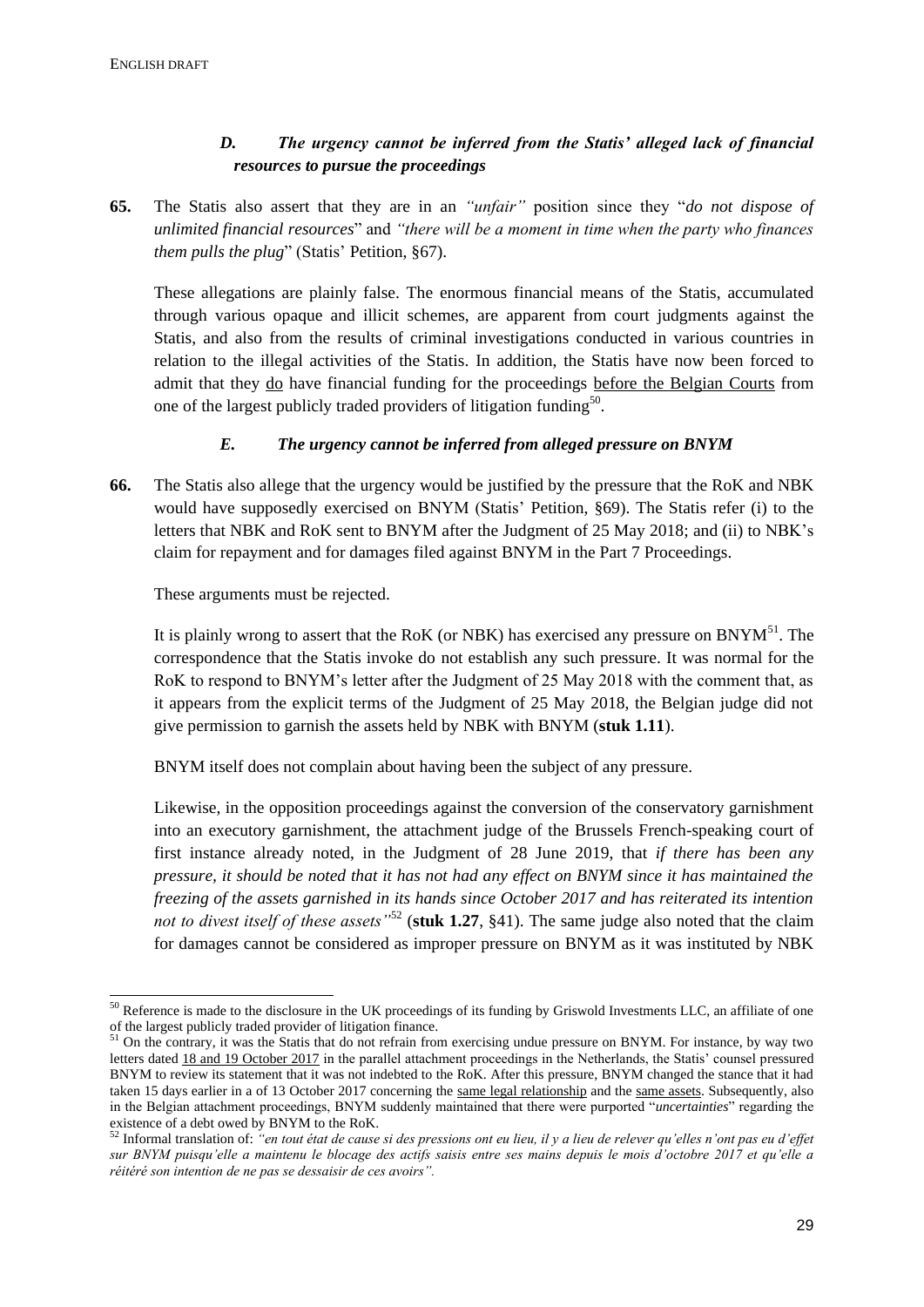and not the RoK, and "*It is not therefore 'actions of the garnished debtor*"<sup>553</sup>, which means that the condition of urgency cannot be fulfilled with respect to the debtor on this basis (in the case that exerted pressure would be taken into account for the assessment of the condition of urgency). In any case, NBK has withdrawn its damages claim against BNYM.

Moreover, and in any event, there is no connection between the alleged pressure (in truth inexistent) put on BNYM and the fulfilment of the urgency condition (i.e. that "*the debtor's solvency is threatened"*<sup>54</sup>)*.* These elements do not in any way demonstrate that there is urgency.

# *F. The condition of urgency has to be fulfilled even where the creditor holds an Arbitral Award*

**67.** Finally, the Stati invoke that the condition of urgency condition would not need to be satisfied when the attachment is made on the basis of a judgment that is provisionally enforceable (in this case the Arbitral Awards). They rely in this respect on the opinion of one author published in a legal article. However, this opinion was formulated only *lege ferenda*, and it is completely isolated. This position is also irreconcilable with the legal provision that expressly requires urgency, and with the well accepted legal doctrine and case law. As noted by attachment judge Dirk Scheers, "*urgency applies to any form of precautionary attachment regardless of whether a judicial authorization is necessary or not*" 55 .

To conclude, there was no urgency at the time of the filing of the application for renewal of the garnishment. For this reason also, the Renewal Order must be set aside.

## **ii. Lack of a certain, fixed, due and payable claim**

**68.** As confirmed in the Order of 3 December 2019 of the Brussels Court of Appeal in the conservatory garnishment proceedings, a conservatory attachment can only be levied on *"the ground of a certain, fixed, due and payable debt"*. This requirement relates to the *"quality of the title"* relied upon by the garnishing creditor.

This requirement must also be fulfilled at the time of the filing of an application for renewal of the garnishment<sup>56</sup>.

**69.** In the Order of 3 December 2019, the Brussels Court of appeal ruled that, to the extent that the RoK relies on new documents (the KPMG Correspondence) from which *"it must be inferred that the title on which the attachment is based, was obtained by fraud"*, the new documents are *"relevant as they relate to the quality of the title"*.

This means that, to the extent that the KPMG Correspondence establishes that the arbitral process is tainted by fraud, the Arbitral Award cannot be considered as a valid title that meets

-

<sup>53</sup> Informal translation of: *"il ne s'agit donc pas « d'agissements du débiteur saisi".*

<sup>54</sup> Cass., 23 December 2010, C.09.0441.F, p. 9: « *There is urgency within the meaning of this provision when the creditor may seriously fear that the recovery of his debt will be jeopardized because of circumstances showing that the debtor's solvency is threatened* ». (informal translation of : "*Il y a célérité au sens de cette disposition lorsque le créancier peut sérieusement redouter la mise en péril du recouvrement de sa créance en raison de circonstances faisant apparaître que la solvabilité du débiteur est menacée* ").

<sup>55</sup> D. Scheers, « Deel II - Bewarend beslag in vogelvlucht » in Beslag- en executierecht, Gent, Uitgeverij Larcier, 2010, p. 21- 50

<sup>56</sup> Cass. 18 December 2017[, www.cass.be.](http://www.cass.be/)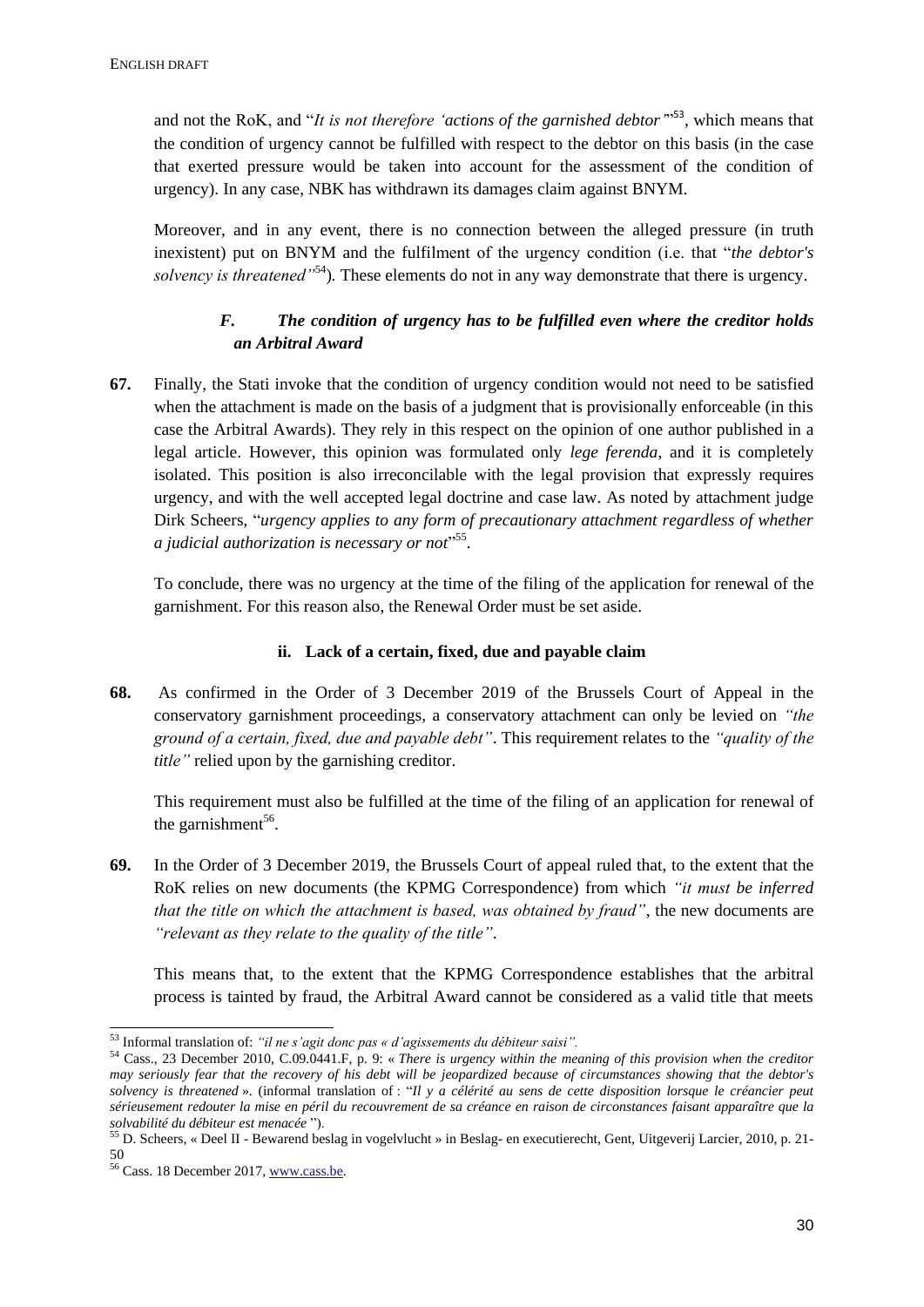the qualitative conditions required to levy or renew a conservatory garnishment, or at least that the topicality of that title has been compromised by the identified evidence of fraud and contradiction with Belgian public order.

**70.** In analysing whether the claim satisfies the conditions of article 1415 BJC in the context of a request for renewal of a garnishment, the attachment judge can and must verify whether the claim of the party seeking to carry out the garnishment has a sufficient **appearance of foundation**, in view of the documents provided in the proceedings<sup>57</sup>. In particular, it must be shown that the existence of the claim cannot be reasonably challenged<sup>58</sup>.

These principles are supported by the case law of the Court of Cassation. Thus, the Court of cassation ruled that the *"certainty"* of the claim is lost when it appears that there is a dispute that is *"serious"* and has *"sufficient appearance of foundation".*<sup>59</sup>

Likewise, the Court of Appeal of Antwerp confirmed that the attachment judge *"is required to examine whether the claims brought by the party seeking the attachment appear sufficiently founded, or are not open to serious challenge"* and that *"[it] can be assumed that a claim lacks the required certainty if it is subject to serious contestation before the judge ruling on the merits or depends on the result of an expert's report"*. 60

Thus, the existence of a *"serious allegation"* affecting the certainty of the claim must lead the attachment judge to reject the request for the renewal of the garnishment $61$ .

When reviewing whether a claim is certain enough to justify the renewal of the conservatory garnishment, the attachment judge "*has competence of judicial control which allows him to*  weigh up the interests of the parties<sup>". 62</sup> Thus, it has been ruled by the Court of Cassation that, in the context of a third party opposition against a conservatory garnishment order, the attachment judge must strike a balance between the seriousness of the claim of the alleged creditor and the claim of the alleged debtor $63$ .

**71.** In the present case, based on the new KPMG Correspondence, and considering the terms of the Order of 4 December 2019, it must be considered that the allegation of fraud is, at the very least, a **serious allegation** that has a sufficient appearance of foundation. Indeed, the simple fact that KPMG, a well-known and respected international firm of auditors, has invalidated and withdrawn the audit reports of the Statis' companies used for the investment in Kazakhstan based on the fact that the Statis have deceived KPMG, is sufficient to establish the existence of a serious challenge to the certainty of the title.

<sup>1</sup> <sup>57</sup> Attachments judge Gent 22 October 2013 *RW* 2015-16, nr. 18, 705-707

<sup>58</sup> E. DIRIX and K. BROECKX, *Beslag*, APR, Mechelen, Kluwer, 2010, n° 455.

<sup>59</sup> Cass, 13 November 2009, *Pas.*, 2009/11, p. 2635-2642.

<sup>60</sup> (Informal translation of *"(...) hij dient na te gaan of de aanspraken van de verzoekende partij die beslag wil leggen voldoende schijn van gegrondheid hebben of niet voor ernstige betwisting vatbaar zijn. Er mag aangenomen worden dat een schuldvordering de vereiste zekerheid mist wanneer de vordering het voorwerp is van ernstige betwisting voor de bodemrechter of afhangt van de uitslag van een deskundigenonderzoek")* Antwerp, 12 March 2008, *N.j.W.*, 2009, p. 364, with note A. Vanderhaeghen. See also A. Berthe, "Saisies conservatoires et voies d'exécution : principes généraux", L. Frankignoul and al., *Actualités en droit de l'exécution forcée*, Limal, Anthemis, 2009, p. 14-15.

<sup>61</sup> G. De Leval, *Traité des saisies*, 1988, Faculty of Luik, p.298 ; Civ. Namur (j. sais.), 18 September 1981, *Rev. rég. dr.*, 1982, p. 53.

<sup>62</sup>( Informal translation of: "*De beslagrechter (...) heeft een toetsingsbevoegdheid die hem toelaat de belangen van partijen af te wegen")* M. Moerman, "Deel I - Over bevoegdheid en rechtsmacht van de beslagrechter" in *Beslag- en executierecht*, Ghent, Larcier, 2010, p. 11.

<sup>63</sup> Cass. 6 October 1988, *Arr.Cass.* 1988-89, 150.; Attachment Judge Ghent 22 October 2013 *RW* 2015-16, nr. 18, 705-707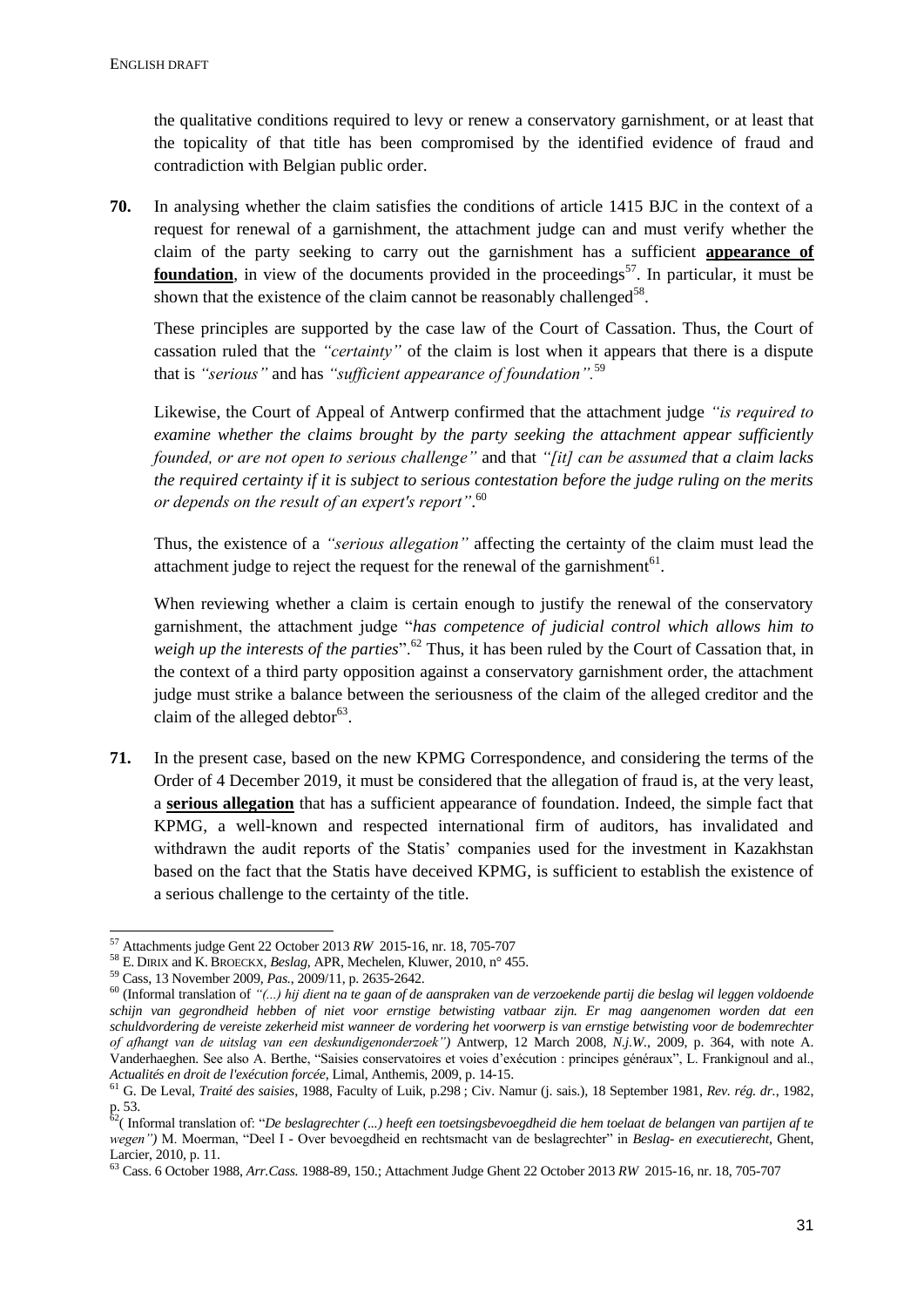To avoid this conclusion, the Statis rely on the judgment of 20 December 2019 rejecting the RoK's application to set aside the exequatur of the Arbitral Award. However, as has been shown above, the Statis have prevented the first instance court, through their manoeuvres, from ruling on the impact of the KPMG Correspondence. Yet, while the Court of appeal has accepted that the KPMG Correspondence raises issues about the quality of the title, it has not yet ruled on the the issues. The challenge to the certain, fixed and due and payable character of the claim is a challenge which is currently live. It is manifestly serious (as implicitly admitted by the Court of appeal), and it presents "*sufficient appearance of foundation*".

As to the test of weighing the interests of the parties, it should have led to the rejection of the renewal of the garnishment. As explained above, the KPMG Correspondence evidences a very serious fraud committed by the Statis, and the improper channelling of monies to their benefit from their alleged "investment" in Kazakhstan. The only court that has ever considered the substance of the fraud, namely the English court, has concluded that there was (on a *prima facie* basis) a fraud, and not any court in any other country, has found otherwise.

Furthermore, the Statis have acted dishonestly in the Belgian proceedings themselves, including before Your Court, by failing to disclose material facts (see the details *supra*). Based on these elements, it is respectfully submitted that the interests of the Statis do not weigh against the new evidence which calls into question the validity of the title.

In conclusion, we respectfully invite Your Court to hold that based on the new evidence, and in particular the withdrawal of the audit reports by the Statis' own external auditors, the fraud allegations of the RoK are **serious enough** to affect the quality of the title, which should lead to the retraction of the renewal of the garnishment

**72.** For this reason also, the Renewal Order must be set aside.

# **3.3.2.4. In any event, the Renewal Order should be set aside in light of the fundamental change of circumstances (Ground 4)**

**73.** Finally, the Renewal Order must in any event be set aside in light of the fundamentally different circumstances present at the time of the granting of the Renewal Order as compared to the time of the granting of the Prior Garnishment Order.

This assessment stands regardless of whether or not Your Court concludes (as it should), that the Statis have failed to disclose material facts in their *ex parte* Petition.

The drastic change of circumstances should induce Your Court to re-examine the case and, on the basis of this fresh analysis, to find that the Prior Garnishment Order should not be renewed.

- **74.** The fundamental change of circumstances relates to the new developments described above, and in particular:
	- o The finding in the English Judgment on the merits that the debt of BNYM is not owed to the RoK, which implies that the "uncertainties" raised by BNYM in its declaration about this point have now been cleared; the consequence is that the garnishment does not have a subject-matter, and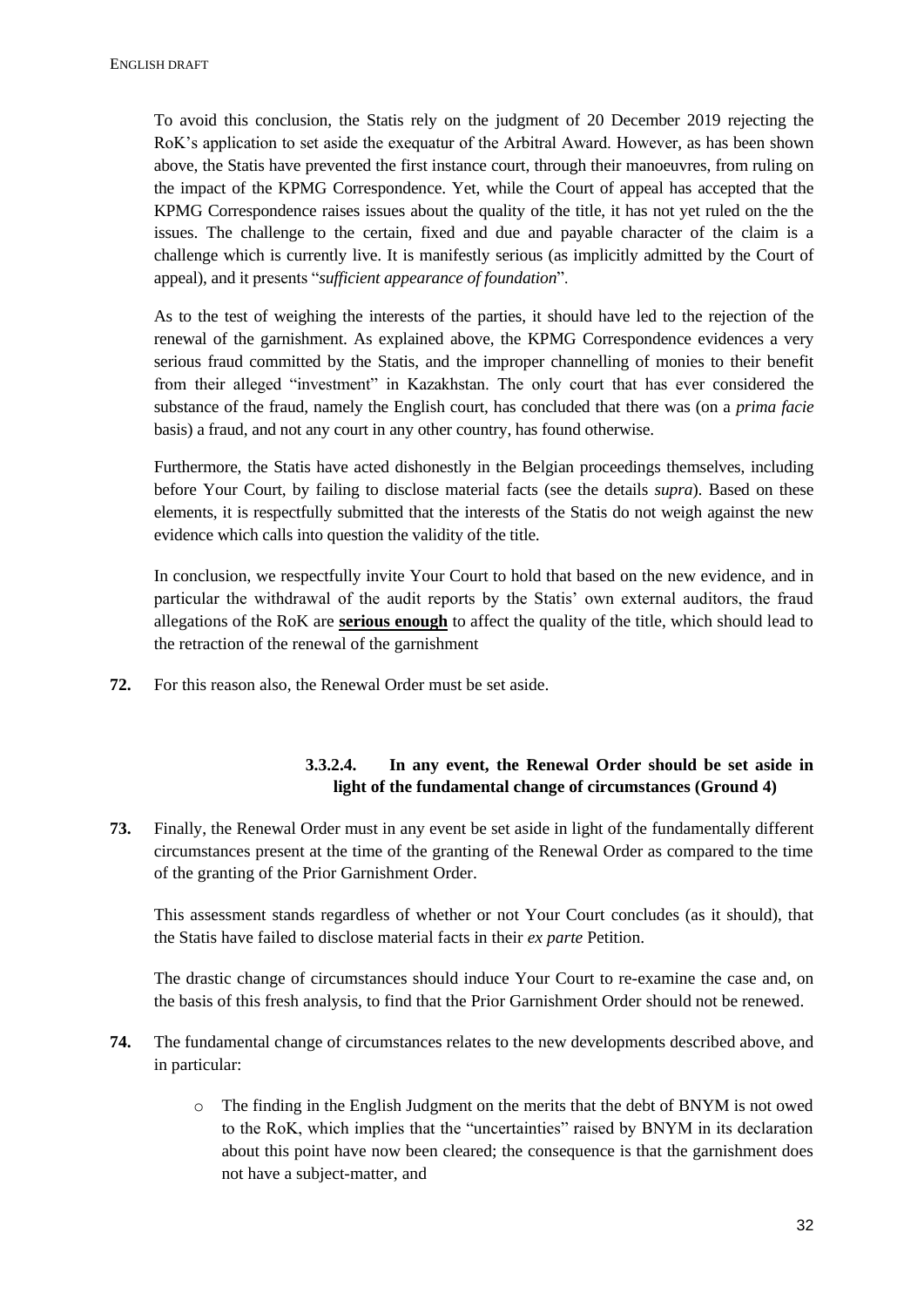o The finding in the English Judgment on the merits that the debt of BNYM is owed solely to NBK, which is *"not a minor entity or functionary but an independent central*  bank<sup>"64</sup>; the consequence is that the assets are protected by the immunity from execution of assets held by foreign central banks.

Although at the time of the Prior Garnishment Order the garnishment *already* lacked a subjectmatter and *already* pertained to assets protected by immunity, it is only since the English Judgment on the merits that these facts have been irrevocably established in a manner binding upon Your Court due to the *res judicata* effect of the English Judgment on the merits.

These findings of the English Judgment on the merits therefore constitute a change in circumstances.

Based on this change in circumstances, it is submitted that Your Court should conclude that there are no "well-founded reasons" to renew the garnishment.

**75.** Moreover, another change of circumstances relates to important recent developments in the case law of the Court of Cassation concerning sovereign immunity. Since the handing down of the Judgment of 25 May 2018, the Court of cassation has handed down three judgments which have the effect to change the legal landscape in respect of immunity. These are described succinctly below.

### **i. Judgment of the Court of Cassation of 20 December 2019**

**76.** The first decision is the decision of the Court of Cassation of 20 December 2019.

In that case, the garnishing party had asserted (just as in the present case) that the corporate veil of the foreign national bank should be pierced on the basis of simulation and, in doing so, the judge should find that no prior authorization to garnish the assets of the central bank would be required.

The Court of Cassation squarely rejected this assertion and held as follows:

"*It follows from the principle that assets held or managed by a foreign central bank are exempt from attachment that the prior authorization of the attachment judge constitutes a substantial formality and that the defect resulting from its absence*  cannot be waived"<sup>65</sup> (emphasis added).

In other words, since the above case law of the Court of Cassation, it is irrefutable that **in all circumstances** any attempt to garnish assets "*held or managed by a foreign central bank"* (ie. regardless of the (beneficial) ownership of the assets in question) must be preceded by **prior authorisation** by the attachment judge **to garnish the assets held by such foreign bank**. The lack of such prior authorization (even in cases where there is an allegation that the foreign national bank in question should be assimilated with the garnished debtor) constitutes a

1

 $64$  Informal translation of: [...].

<sup>65</sup> Cass. 20 December 2019, [www.cass.](http://www.cass/)be . Informal translation of: "*Il résulte du principe de l'insaisissabilité des avoirs détenus ou gérés par une banque centrale étrangère que l'autorisation préalable du juge des saisies constitue une formalité substantielle et que le vice résultant de son défaut ne peut être couvert*".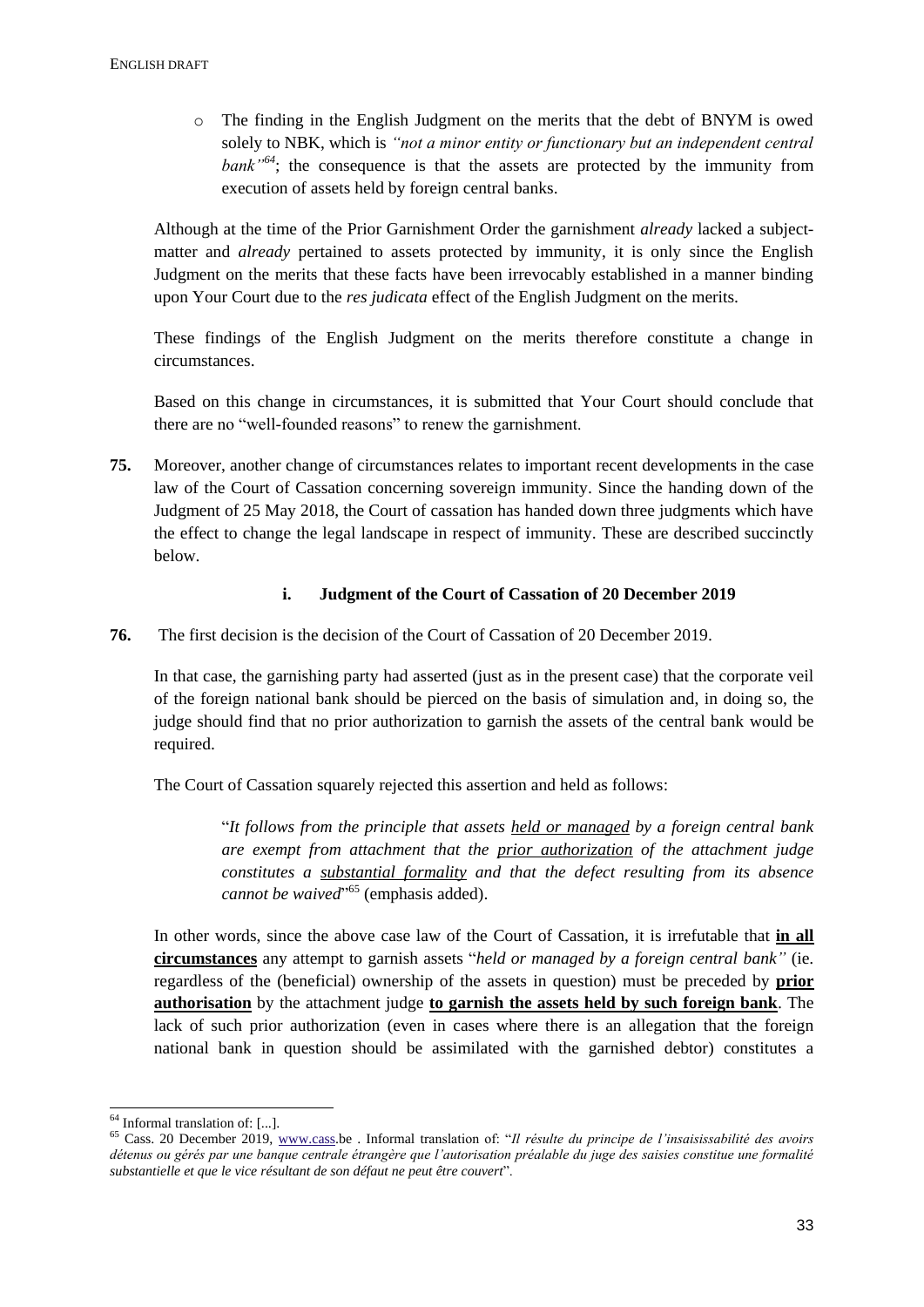fundamental violation of article 1412*quater* BCJ and results in the invalidity of the permission to garnish.

The same requirement applies to the renewal of a garnishment levied on assets of a foreign central bank.

In the present case, the Statis have sought permission to attach the assets owed to the RoK. No permission to attach the assets held by NBK, as a foreign central bank, has been requested, and such permission has not been granted. Indeed, in the Judgment of 25 May 2018, the attachment judge went out of its way to insist that she *"did not grant permission to the Statis to carry out a garnishment of the bank accounts opened in the name of the National Bank of Kazakhstan with the London branch of BNYM and held there by the National Bank of Kazakhstan"* (Judgment of 25 May 2018, p. 12, §4).

As a consequence, even in the impossible scenario that every single one of the RoK's above grounds to set aside the renewal of the garnishment would be found unconvincing (*quod certissime non*), the lack of prior authorisation to garnish asset held by NBK, as a foreign central bank, would form an insurmountable impediment to the renewal of said garnishment.

**77.** This new case law constitutes new circumstances which warrant a full investigation into the requirement to comply with article 1412*quater* BCJ. It should ultimately lead to the rejection of the requested renewal.

### **ii. Judgment of the Court of Cassation of 6 December 2019**

**78.** The second relevant decision is the judgment of the Court of Cassation of 6 December 2019.

It was held by the Court of Cassation in that case that to assess whether an act performed by a State has a commercial or public nature, it is appropriate to consider the context and **purpose** of the act.

The same analysis can be applied to the question of the nature of the assets to which the regime of immunity from enforcement may apply.

This decision in effect endorses the RoK's position that the **purpose** given to the assets of the National Fund (*i.e.* safeguarding the natural resources of the RoK for its future generations) is vital in determining whether or not the assets serve a public purpose and should therefore be protected by immunity from enforcement (something that the Statis have consistently refused to accept in their written submissions before the various attachment judges).

In light of this case law, You Court should find that the assets are covered by immunity from enforcement and set aside the Renewal Order.

#### **iii. Judgment of the Court of Cassation of 4 March 2019**

**79.** The third decision is the judgment of the Court of Cassation of 4 March 2019.

In that case, the Court of Cassation confirmed that even though the 2004 UN Convention on Immunity is not yet in force, it includes rules that reflect customary international law.